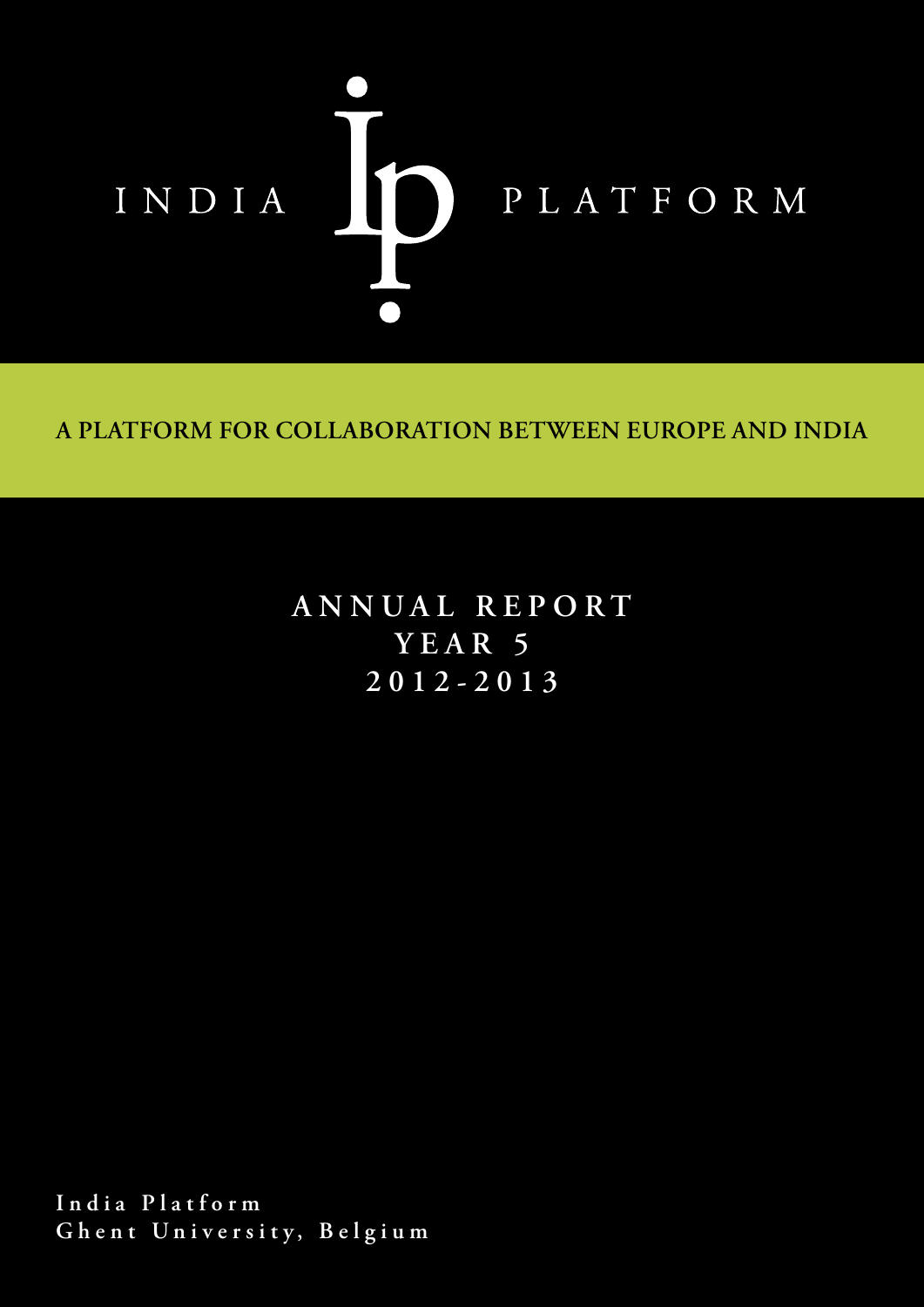# **Introduction**

The fifth annual report of the India Platform consists of four parts: an executive note, a chapter on the policy focus areas, a detailed report of the activities, and a section on the future plans. Annexes have not been included this year, since these would make the report too lengthy and make it less environment-friendly. Instead, the report gives relevant links to reports and information available on the different websites related to the India Platform.

We hope you will enjoy reading this report of the activities and achievements of the India Platform during the academic year 2012-2013.

I. Executive note: A process of translating the vision 4

II. Policy 6-13

III. Detailed report of activities 14-38

A. Projects and the contract of the contract of the contract of the contract of the contract of the contract of the contract of the contract of the contract of the contract of the contract of the contract of the contract o B. Conferences 15-17 C. Meetings 17-22 D. Visits to Europe 23-24 E. Visits to India 25-30 F. Internships 30-31 G. Research 31 H. Outreach activities 31-33 I. Contacts with business 33-34 J. Partnerships and agreements 34-35 K. Press and publications 36-38

IV. Future plans 40



# **Contents**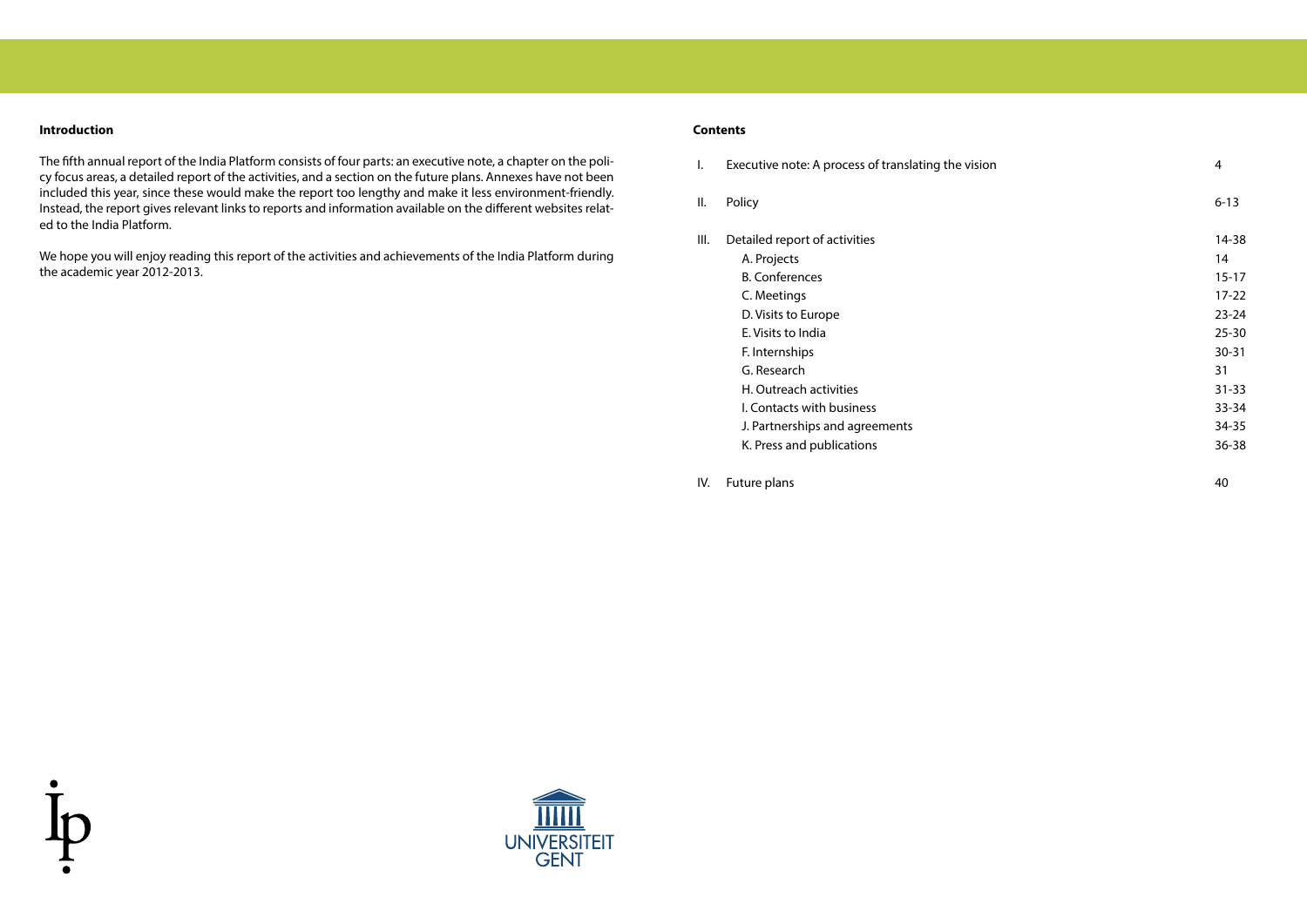In the course of the academic year 2012-2013, the vision of the India Platform (IP) was translated into a new series of networks, projects, policy ideas, and organisational steps. The stakeholders began to explore each other's institutions and expertise, identify each other's needs, and set up collaborations to help meet these needs on both sides. This is an intrinsic part of the IP vision: societal problems should not be approached in isolation but can be addressed much more efficiently from a global perspective.

Let us highlight some of the most important activities of this year:

*1. Samyoga matchmaking event*: an important step was taken to start building long-term collaborations among the different IP stakeholders. Stakeholders met with the explicit aim of understanding the needs and problems that Indian and European institutions face and of searching for possible collaborations to address these needs and problems. For more information on this event: see below under "Visits to India".

*4. New domains*: Contacts with actors from different sectors of society also bring to attention other societal needs and problems. The IP functions as a bridge here: for example, it is helping Indian and Belgian policy makers to collaborate in order to resolve the shortage of manure in India and the excess of it in Belgium: see below under "II. Policy / Agricultural sciences and environment".

*2. Diplomacy*: Good relations with embassies and consulates are of the greatest importance to the functioning of the IP. In India, the IP team established close links with diplomats of the relevant European countries. In Europe, several meetings took place with diplomats from the embassies of India. These contacts are important for facilitating collaboration: visa applications are prepared more efficiently; problems with these applications get solved more easily; representatives of the embassies or consulates are present at IP activities; and there is a flow of information from the embassies towards the India Platform and vice versa. Some embassies also asked input and advice from the IP. One example here was the EU Education Outreach activity planned by the Belgian Embassy in New Delhi: see below under "II. Policy".

*3. Expansion of the India Platform*: After an initial focus on higher education, IP is now expanding to other areas of society such as business and politics. A business company and a private research institute have joined as stakeholders. Several others are now showing interest in joining. The participation of the IP in the Belgian Economic Mission to India in November 2013 has generated a series of initiatives and contacts with the Flemish, Walloon, and Belgian governments. The IP is cooperating with government organisations to develop an India strategy for collaborations in science and innovation. Through meetings with representatives of the governments, the IP team is also working towards the creation of a Flemish and Belgian India Platform.

The conferences, outreach activities, visits, projects, and other activities, which contributed to bringing India and Europe closer together, are listed below under "III. Detailed report of the activities".

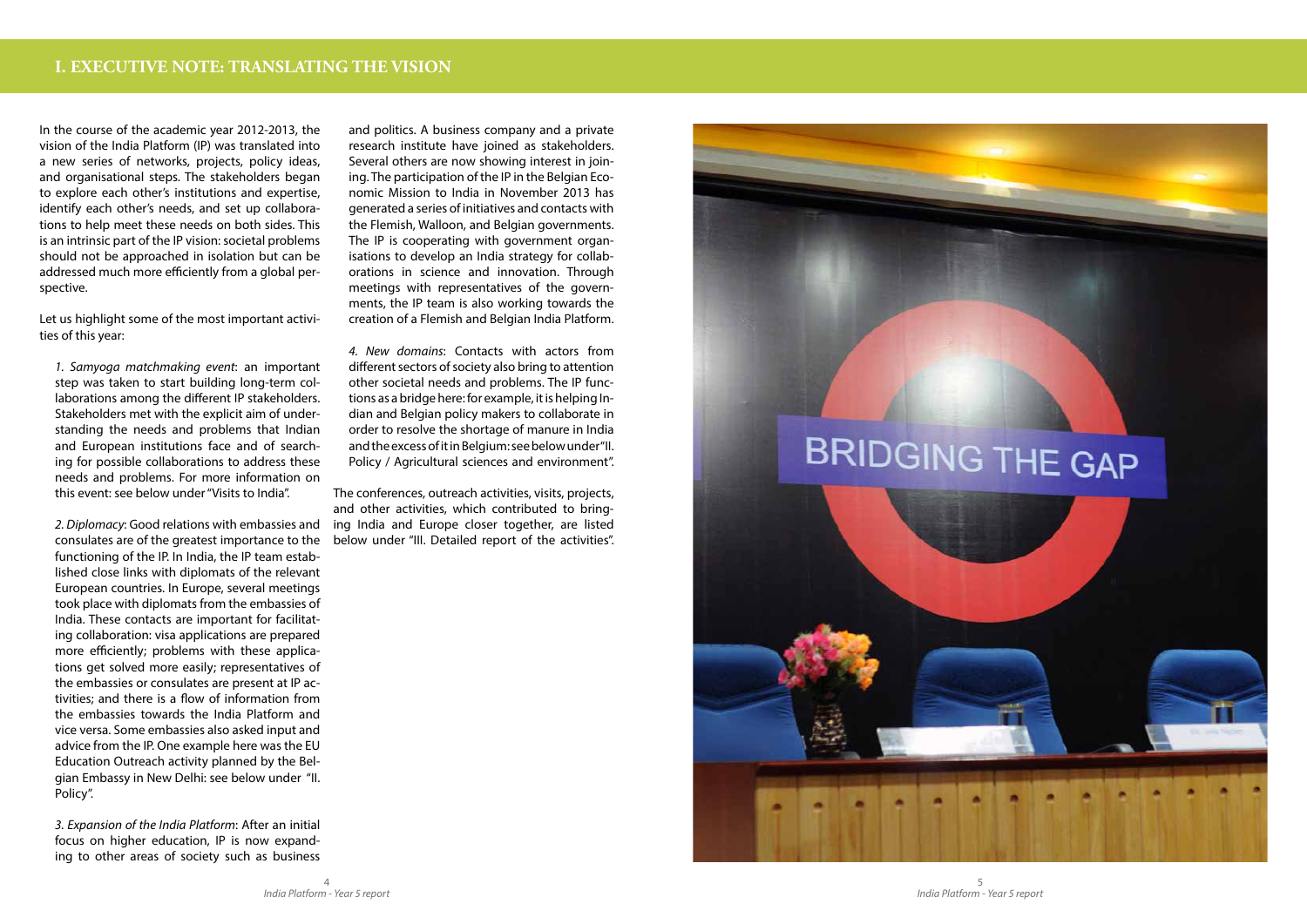# **1. The stakeholders and their role**

In 2013 the India Platform expanded: the consortium now consists of 11 stakeholders in India and 7 stakeholders in Europe (see www.india-platform. org > partners):

# *India*

- • Alva's Education Trust, Mudabidare (Karnataka)
- Amrita University (campuses in Karnataka, Kerala and Tamil Nadu)
- • BMS College of Engineering, Bangalore (Karnataka)
- • BNM Institute of Technology, Bangalore (Karnataka)
- • Gokula Education Foundation, Bangalore (Karnataka)
- Institute of Finance and International Management (IFIM), Bangalore (Karnataka)
- • Jyothy Group, Bangalore (Karnataka)
- • Karnataka State Women's University (KSWU), Bijapur (Karnataka)
- • Karnataka Veterinary, Animal and Fisheries Sciences University (KVAFSU), Bidar (Karnataka)
- • National Law School of India University, Bangalore (Karnataka)
- • University of Agricultural Sciences, Bangalore (Karnataka)

# *Europe*

- • Ghent University (Belgium)
- **Ghent University Hospital (Belgium)**
- • NP-Bridging (Belgium)
- • The University of Antwerp (Belgium)
- The University of Pardubice (the Czech Republic)
- • The University of Aveiro (Portugal)
- • The University of Groningen (the Netherlands)

A growing number of institutions wishes to join IP. However, since the involvement expected from the IP stakeholders is very high, we are selective and cannot accept all institutions that aspire to become stakeholders.

Above all, the India Platform must strive for transparency. The consortium works on the basis of trust, and this can only be maintained if there is transparency on two levels:

Each stakeholder invests in the platform and develops the platform in its own region. A stakeholder institution does not only earmark 40.000 euro annually in its budget for the next 5 years, but also participates in elaborating the vision and the future strategy. Stakeholders have an all-round collaboration with each other. The India Platform acts as an extension for the stakeholder both in India and in Europe: all networks and contacts are shared; a joint PR and visibility strategy is developed; and new partners are identified and contacted according to the needs. The India Platform aims to involve stakeholders from all parts of Europe: north, south, central, east, and west.

Currently, the IP team is negotiating with new potential stakeholders or partners of the India Platform. Some potential partners are not able to meet the financial requirement and cannot join as stakeholders. Therefore, other forms of partnership are being developed. Such partnerships will also be developed for institutions such as the Belgian Science Policy, the FWO (The Research Foundation - Flanders) and other governmental bodies that expressed a wish to work together with the India Platform in other ways. Overall, it is the aim of the IP to be as inclusive as possible.

The stakeholders are beginning to work together closely. This is happening on several levels: students are finding their way to the consortium partners; professors and researchers visit their colleagues in partner institutions; internships are being planned…

# *Stakeholders meeting April 2013*

During the Samyoga matchmaking event in April 2013, a 'stakeholders meeting' was organised in which one or two representatives of each institution were present. In the stakeholders meeting the following points were decided upon:

- 1. Structural transparency: there is no need for complicated structures. All India Platform activities will be coordinated by the two secretariats: one in Europe, one in India. 2. Financial transparency: whenever the India want to initiate new collaborations with India. 2. It will create a framework for the development of policies and strategies towards 21st century India. The aim is to jointly develop policy proposals for Flanders and strategies for the stakeholders.
- Platform organises an activity, the costs will be equally divided among the participating stakeholder institutions. One institution first takes care of the costs of the activity and is then refunded by others. Bills will be available for any representative of any of the stakeholder institutions. (The Stakeholder Agreements also state that the 40.000 euro should be used neither for travel or restaurant costs nor for hotel costs.) The initial steps towards such a Flemish India Platform have been taken: Ghent University and the University of Antwerp are stakeholders. The other Flemish universities have been approached about this project and have been offered to become part of it. Hasselt University and the Free University of Brussels (VUB) are interested in becoming stakeholders. The IP team has had two meetings with the new rector of the Catholic University of Louvain (KULeuven) and
- • The India Platform will assist the partner institutions in building bilateral and multilateral collaboration. We need to build larger structures as well, which will take more time. One idea is to work towards creating (1) a think tank in Europe and (2) a 'hub' in India. The desirability of these goals will be agreed upon when the stakeholders' representatives meet. **2. A Flemish India Platform** will soon meet the internationalisation team. The Research Foundation - Flanders (FWO) has expressed interest in collaboration with the India Platform. A proposal for funding has been written and submitted to the International Department of the Flemish government and is in the process of being considered.

In the coming two years, the India Platform aims to become a Flemish India Platform at the service of all interested Flemish stakeholders: the Flemish universities and colleges, Flemish companies, and Flemish government institutions. In this way, the impact of all these actors can be increased in India. We see a The Flemish Government has identified 2013-2014 as the 'India year' in Flanders. This offers an excellent opportunity to launch the Flemish India Platform. **3. A Belgian India Platform** The same steps will be replicated on the Belgian lev-

special role for the Flemish universities here, which can become the nodal points for the network. The Flemish India Platform has two main objectives: 1. It will create a network in which all interested actors can easily and directly get in touch with each other via a shared database of contacts. el, including Wallonia and the federal government. Here too, the India Platform aims to: (1) establish a network and contact database for all Belgian stakeholders and partners and (2) create a framework for the development of policies concerning collaboration with the India of today. The priority stakeholders are the universities.

Stakeholders will have transparent access to the Flemish diplomats in India. There will be regular meetings. The institutions, companies, and political actors that already have collaborations with Indian partners will share their experience and expertise with colleagues or with those who The IP team took initial steps towards such a Belgian India Platform: Initial contacts have been established with the Université Libre de Bruxelles.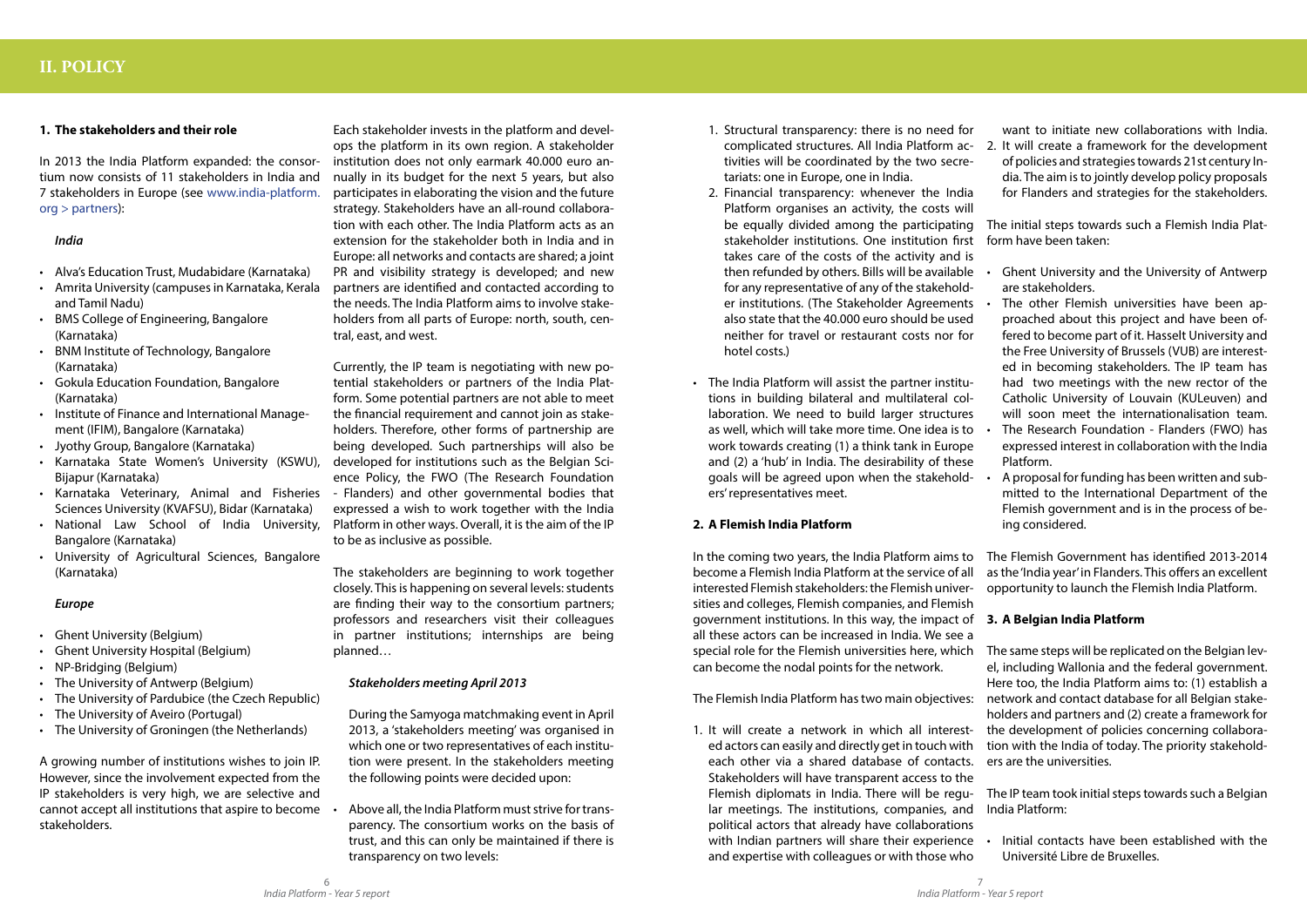- The IP team has also contacted Wallonia-Brussels The India Platform wrote an analysis in response International (WBI).
- The IP is organising a roundtable and a symposium in collaboration with the Belgian Science Policy Office (BELSPO) in the framework of the Belgian Economic Mission to India in November 2013. Both events are meant for Belgian representatives from research, higher education, federal and regional policy or funding institutions, and business companies. Among the institutions that were invited to participate are: VLIR, FWO, EWI, AWEX, the Embassy of Belgium in New Delhi, the Belgian consulate in Mumbai, CIUF, WBI, all Flemish and Wallonian universities, Flanders Knowledge Area, the Province of East Flanders, (POM) O-VL, several ministers of the Flemish, French, and federal governments, UNIZO, VOKA, BICC&I, Group T, Essenscia (Belgian Federation for Chemistry and Life Sciences industries), VIB, I-minds, VITO, IWT, VBO. Since these organisations were new to the India Platform, it took a few months to contact the relevant actors, to find a way of identifying the relevant questions, and first feedback and the current registrations show

Both Europalia India and the Belgian Economic Mission to India (November 2013) provide the momentum to take these initiatives further and establish the India Platform at a Belgian level.

## **4. EU Education Outreach in India**

In January 2013, the India Platform was invited by the Belgian Embassy in New Delhi to give feedback on a concept note on EU education outreach in India. This input is meant for a task force responsible for planning education outreach activities across India. The basic idea of the embassy's concept note was to hold a fair or roadshow of European higher education institutions (HEIs) in India, in 2013 or in 2014. Different EU member states already organise national educations fairs or roadshows. This plan involved giving the outreach extra visibility by emphasizing the EU dimension.

to come to grips with Belgian policy making. The strategy towards higher education in India, instead that the time is ripe for these kinds of events. In its response to the concept note, the India Plat-This means that the values of European universities namely, research-based education, fundamental research, and service to society - are not highly appreciated today. Since most European universities are unknown in India, Indian students graduating from these universities do not hold strong cards when they return home. Moreover, government policies in India now oppose sending students abroad. For all these reasons, the EU has to develop its own of imitating the US strategy of fairs and roadshows. form team presented the outlines of such a joint European strategy for Indian higher education (for the complete note, see: www.india-platform.org > policy and vision)

to this note, pointing out that Europe is largely unknown as a political and cultural entity in India. This invisibility leads to a number of missed opportunities. In this sense, the promotion of EU higher education is extremely important. However, this should not be done through roadshows or fairs. Any young Indian interested in quality education is being bombarded by hundreds of education providers worldwide through such fairs and roadshows. One more education fair or roadshow cannot make a difference. Currently, India has a business-like orientation in its approach to higher education.

# **5. King Baudouin Scholarships for Belgian students**

In late 2012, the King Baudouin Foundation or Koning Boudewijnstichting (KBS) invited the India Platform to execute a feasibility study on the usefulness and efficacy of a scholarship programme for excellent Belgian students and researchers who wish to study or work in India. In a brief analysis of the plans of the KBS, the IP team explained how such a scholarship programme would be useful only within the framework of a larger vision on education and research collaboration with India. The scholarships should be embedded in the creation of a people-to-people relationship between Belgium and India. This has implications for the selection of students: these should not be selected purely in terms of their results but also in terms of their potential to study and do research in a completely alien environment. in different parts of this state. A joint school of social sciences and humanities would allow these groups to interact and cross-fertilise and together create an interdisciplinary PhD and MA programme and, eventually, a BA programme.

The IP team proposed to organise a pilot year for the KBS scholarship programme to India in 2013- 2014. This pilot year would focus on existing contacts between the UGent and Indian institutions and only later extend the scholarship programme to other Belgian universities. It would also focus on specific fields of study, where collaboration is already strong: medical sciences, natural sciences, engineering, and bioscience engineering. Each of the relevant faculties was asked to present a candidate and an Indian partner institute. The IP would then create a dossier for each candidate and submit this to the KBS; a selection committee of experts would then select the most appropriate candidates for the scholarships. For this pilot year, two candidates were selected from the engineering faculty: **Gokula Educational Foundation (GEF)**, or the M.S. Ramaiah Group of Institutions from Bangalore, was the first educational group that became interested in this project. They are currently building a new university in Bangalore, the M.S. Ramaiah University of Applied Sciences. As a part of this project, they asked Prof. Balagangadhara, the director of the IP, to write a proposal for a new School of Social sciences and Humanities within the framework of this university. He wrote a "Note to Gokula" with an extensive analysis of the current state of the social sciences and humanities in India and the outlines of a proposal for the future. The proposal is to build a premier institution that offers research-based education related to the newest developments in the social sciences and humanities. The first challenge is the lack of welltrained faculty. Therefore, this institution should develop educational programmes in reverse order.

two students holding a degree of Master of Science in Engineering, Architecture. They will spend a period of study and internship at the prestigious Center for Environmental Planning and Technology (CEPT) University in Ahmedabad, Gujarat. Finally, the IP coordinator evaluated the pilot year and designed guidelines for future calls for applications of the KBS scholarship programme for India. **6. Social sciences in Karnataka** After the completion of the pioneering social scienc-First, a doctoral programme has to be established consisting of doctoral schools devoted to different disciplines. Here, new faculty will be trained in doing fundamental research and in research-based training. Once a sufficiently large group of faculty is trained, they will develop Masters programmes in the different relevant disciplines. The estimate is that this training would take four to five years. The Masters programmes would introduce pedagogical novelties and the use of ICT in teaching. In the next step, after another four to five years, all necessary human resources and institutional resources will be available to also develop Bachelors programmes. Then, the order is to be reversed to feed into the Masters and Doctoral programmes.

es project at Kuvempu University (a Flemish Interuniversity Council project with the title "Development of a Centre for the Study of Local Cultures at Kuvempu University" – see www.cslc.in  $>$  vision and mission), several Indian educational groups expressed their interest in establishing a new school of social sciences and humanities in Karnataka. The IP team is planning to build such an institution in order to give a focused institutional anchoring to all the work it has been doing in Karnataka in the social sciences and humanities (see www.asha-academy.org). As a result of this sustained investment of time and energy during the last decade, several research groups have emerged The IP director and his team visited several other educational groups and institutions to discuss the plan of building a completely new and innovative School of Social Sciences and Humanities in Karnataka. The second educational group that expressed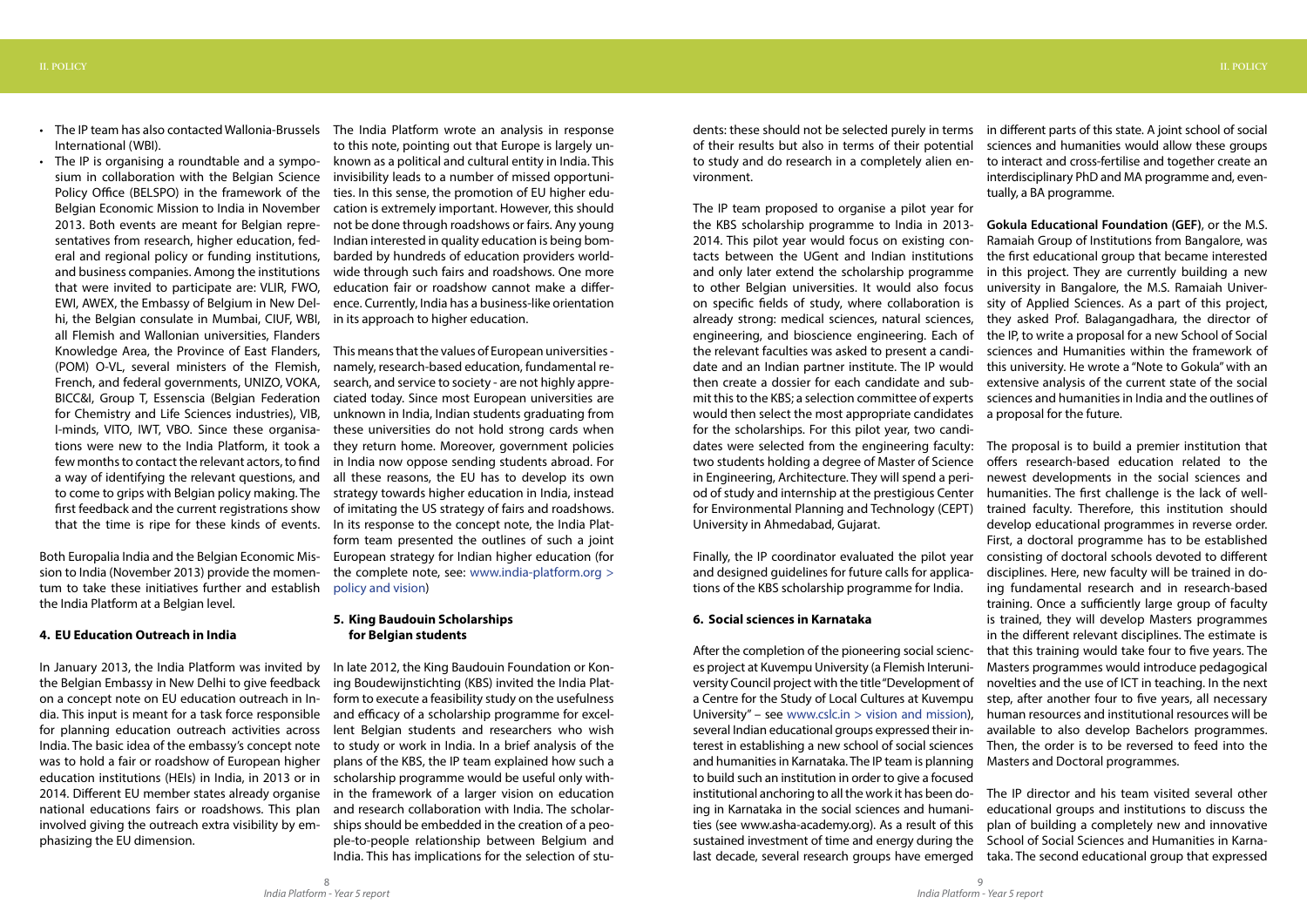its interest in helping build such an institution was

the **Shri Dharmasthala Manjunatheswara Educational Society**, better known as the SDM group from Dharmasthala, Mangalore. They are the organisation behind a series of successful law colleges, medical colleges, engineering colleges, and other vocational colleges. The third group that wishes to be part of this project is the **Alva's Education Foundation** in Moodabidri. Since these different educational groups could play different roles in building a school and research centres in the social sciences and humanities, the India Platform will develop models for successful collaboration among them. . We expect that this project will begin to materialise in the academic year 2013-2014.

- • 26 February 2013: meeting with Dr. B. Yashovarma, secretary of SDM Educational Society, Ujire (Karnataka)
- 22 March 2013: meeting with Dr. M.R. Jayaram, chairman of GEF (Medical), Bangalore (Karnataka)
- 25 March 2013: meeting with Prof. Srinath, chairman of Dvanyaloka, Mysore (Karnataka)
- $\cdot$  30 May 2013: meeting with Dr. B. Yashovarma, secretary of SDM Educational Society, Ujire (Karnataka)
- $\cdot$  8 July 2013:

Meetings in the framework of the development of a school for social sciences and humanities:

meeting with Dr. D. Veerendra Heggade, Dharmadhikari of Shri Kshethra Dharmasthala and president of SDM Educational Society, Ujire (Karnaraka)

- Prof. Dr. Guy Vanderstraeten, Dean of the Faculty of Medical and Health Sciences, UGent
- Mr. Jo De Vleesschouwer, Head of Physiotherapy, University Hospital Gent (UZ Gent)
- Mr. Geert Basyn, Coordinator European Health Insurance, Christelijke Mutualiteiten (CM) Midden-Vlaanderen
- Mr. Jean-Paul Corin, Director Services, CM Midden-Vlaanderen
- Mr. Marc Van Huffel, Director Human Resources, CM Midden-Vlaanderen
- Dr. Sarah Claerhout, Coordinating Team, India Platform
- Mr. Jean Blondeel, CEO A&B Partners
- Prof. Dr. Jan Gerris, Chair of the Sector Man, Woman and Child, UZ Gent
- Prof. Dr. Koen Van Herck, Preventive Health Care, Department of Public Health, UGent
- • Ms. Yolande Avondtrood, President of the General Management Committee, RIZIV
- Ms. Nele De Gersem, Coordinator India Platform
- Dr. Jakob De Roover, India Platform Coordinating Team

### **7. Health sciences**

The India Platform took several steps in establishing large-scale collaboration in the health sciences and in developing its plans for establishing a joint system of universal health coverage between Flanders and Karnataka. On 13 November 2012, it organised a round table "Health Tourism or Universal Health Care?" The following people participated in the roundtable:

- Prof. Balagangadhara Rao, India Platform, UGent a project can be started, the universal health care
- • Prof. Katharina D'Herde, Department of Basic Medical Sciences, UGent
- Prof. Ingrid Kerckaert, Department of Basic Medical Sciences, UGent
- Mr. Geert Basyn, Coordinator European Health Insurance, CM Midden Vlaanderen
- Prof.YvesJorens,DepartmentofSocialLaw,UGent
- Dr. Tomas Mainil, NHTV, Hogeschool Zeeland
- • Dr. Jakob De Roover, India Platform, UGent
- Dr. Sarah Claerhout, India Platform, UGent
- Gent
- Prof. Dr. Jan Gerris, Chair of the Sector Man, Woman and Child, UZ Gent
- • Mr. Jean Blondeel, A&B Partners
- Prof. Jan De Maeseneer, Head of the Department of Family Medicine and Primary Health Care, UGent
- Mr. Dirk Gillis, Department of Social Law, UGent
- Dr. Nicolas Rennuy, Department of Social Law, UGent
- Ms. Lien Valcke, Department of Social Law, UGent
- Prof. Ignaas Devisch, Prof. in Ethics, Philosophy and Medical Philosophy, UGent
- • Ms. Sarika Rao, India Platform, UGent
- • Ms. Marianne Keppens, India Platform, UGent

The roundtable started with an introduction of the IP vision on the framework of universal health care (as an alternative to health tourism) that should guide collaboration between Europe and India. The focus was on potential collaboration between Flanders and Karnataka. In the next step, the participants commented on these ideas. They showed how health tourism has many negative side-effects and needs to be avoided at all cost. They appreciated the opportunities that collaboration with India can offer for coping with the growing shortage of financial means in health care in Flanders. The roundtable participants also made several proposals as to the joint health care model that could be built. Experiences were exchanged. This was followed by a number of reflections on the role of cultural differences in health care collaboration and a discussion on some general concerns. Project funding opportunities were also discussed.

• Prof. Renaat Peleman, Chief Medical Officer, UZ The fields of urban planning and infrastructure constitute another domain with great potential for collaboration between Europe and India. In 2012-2013, the IP had several preliminary discussions with Mr. Chris Poulissen, Architect and Managing Director of NP-Bridging – a Belgian company specialised in infrastructure projects like fly-overs, bridges, highways, and urban planning in general. As a consequence of these meetings, NP-Bridging decided to join the India Platform as a stakeholder. The IP also organised two meetings with Prof. Dr. Geert Wets, the director of IMOB, the Institute for Mobility, of Hasselt University. IMOB is very much interested in joining the project on urban planning and infrastructure. Both NP-Bridging and IMOB are partners in a large-scale project application that the IP submitted to the European Commission as a part of the programme Indo-European Collaborations in

On 6 March 2013, the IP organised a second round table on the idea of universal health care. The fol-

Karnataka and Flanders. This should map the situation and potential forms of collaboration. Until such plan should be put on hold.

After considering the current state of affairs, the IP director decided to postpone the Health Conference that the IP had planned to organise in November 2013 in Bangalore. This conference will most probably take place in the course of 2014.

# **8. Urban planning and infrastructure**

Since many of the participants were not present at the previous roundtable, this second roundtable started with a brief general introduction to the IP ideas on universal health care collaboration between Flanders and Karnataka. This was followed by several critical remarks on the potential of collaboration with India. The "High Level Expert Group Report on Universal Health Care" in India, published in November 2011 by the Planning Commission of India, was mentioned as a central document to be The basic focus of the IP projects in urban planning studied by the IP working group. The roundtable ended with the conclusion that many of the participants wanted more clarity on the exact plans, so that they could reflect about their own potential contributions. A precondition for continuing this project is the starting of a research project on the situation of health care and health insurance in Higher Education. Finally, the IP also had a meeting in this context with a team from Future-Proofed, a company specialised in mapping, resolving and launching sustainable solutions for energy, transport, buildings and food. The team consists of Mr. Serge de Gheldere, who is also visiting professor at the Groep T Hogeschool, and Mr. Steven Van Praet. and infrastructure is to help make cities in Karnataka livable again. Together with the relevant stakeholders and partners, two or three cities will be identified that can serve as pilot projects. These projects should start with a feasibility study on how these cities could become more environment-friendly, sustainable, less polluted and congested, and ori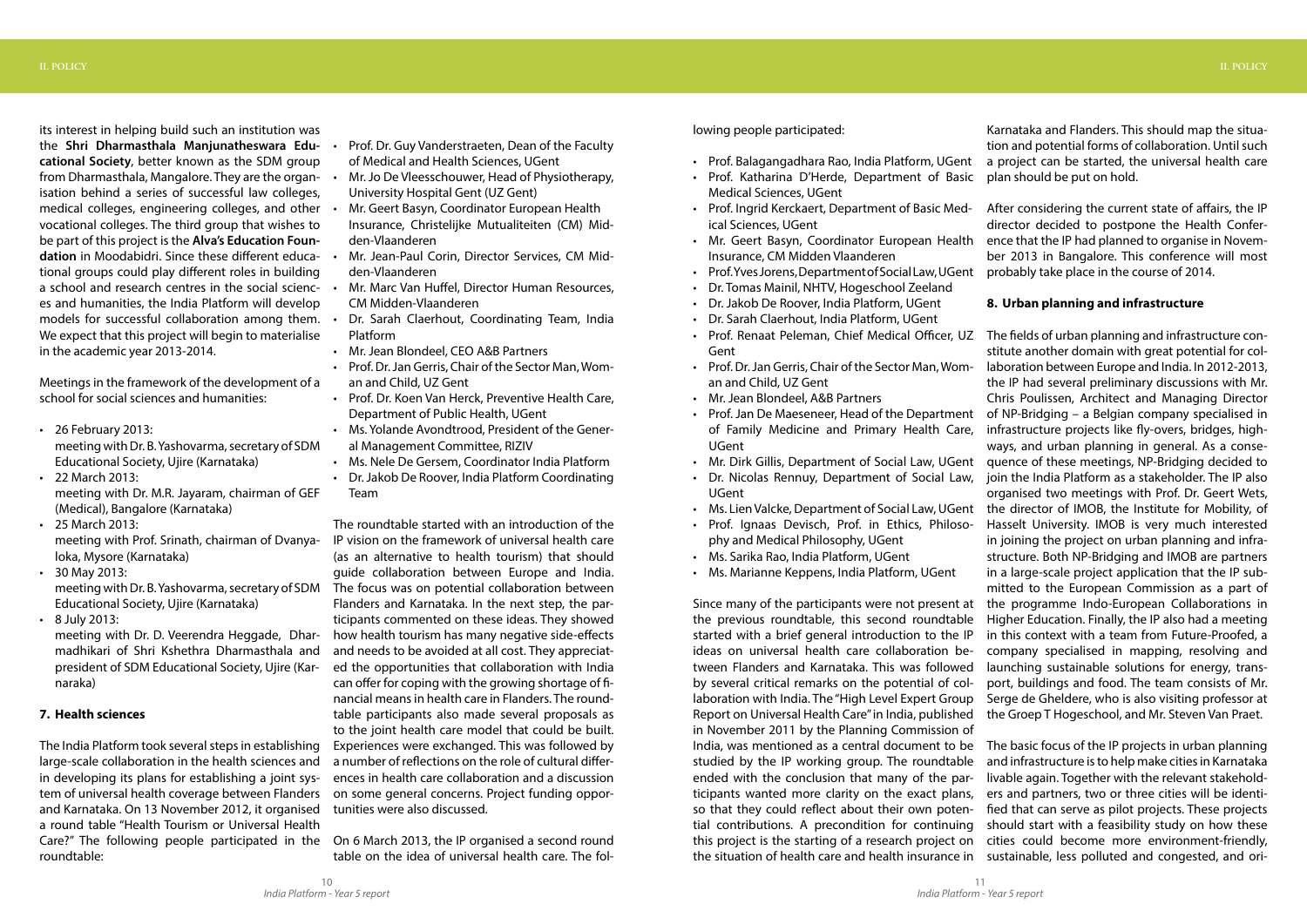ented towards wellbeing and health care. In order to initiate these projects, the IP director and the local team in India had several meetings with politicians, bureaucrats, and academics in Karnataka. The local team presented the India Platform and its plans in urban planning and infrastructure to the Karnataka Urban Infrastructure Development and Finance Corporation (KUIDFC). The next step is that NP-Bridging will give a presentation of the projects it has already executed in other parts of India and then present the kind of work it could do in cities in As the India Platform grows, the high degree of iso-Karnataka. This is planned for the first half of 2014. The audience will consist of politicians, bureaucrats, and representatives from public and private companies responsible for infrastructure works.

#### **9. Agricultural sciences and environment**

India has one of the world's largest agricultural economies. But two areas need immediate attention: low value-addition to the agricultural produce and negative environmental implications of current agricultural practices. Moreover, the research and education in India in these areas are still at a very early stage. Policymakers are increasingly focused on how to strengthen research and education infrastructure and finally extend the knowledge to the end user to tackle these issues. Similarly, Europe is worried about the long-term impact of industrial farming on the environment. Especially food and water waste, unsustainable use of natural resources, problems caused by soil erosion, water pollution, and use of pesticides are issues that are of particular concern. In each of these areas the India Platform is convinced that synergy between European and Indian researchers, policy makers, and industry representatives can be created and stimulated.

For instance, in many parts of Europe where intensive stockbreeding is practiced, there are surpluses of animal manure. Different policies have been tried out in the past to solve this problem, but it does not go away. One possible way of solving this problem is to export the by-product after having studied carefully the conditions which would allow this. India could be a destination country for certain purposes. The India Platform has spoken to several partners

in India and Belgium that are favorable to this idea. Of course, caution is needed since we do not know the effects of such an operation (economic, environmental, public health, etc.), but at the same time promising collaboration between India and Europe is possible. This is the reason why the IP will start involving experts on the issue.

#### **10. Clusters for collaboration in India**

lation of Indian higher education institutions in relation to each other has become clear. Even when there are MoUs among them, these often play the role of mere 'declarations of intention'. There is, in other words, lack of collaboration among Indian higher education institutions.

The Indian IP stakeholders have now discovered the possibilities and importance of such collaborations. This has given rise to the intent among our Indian partner institutions to start working together.

A first step in realising this has been the organisation of a visit of a group of engineers from different Indian stakeholders to some of the European stakeholder universities. In the course of several preparatory meetings, the group of engineers appreciated the importance of approaching European universities as a group rather than as representatives of separate colleges. They also began to identify areas for collaboration between the Indian partner institutions, both in research and in education.

Similar initiatives will take place with groups of institutions specialised in medical and health sciences, in agriculture and rural development, in law etc. Interest has already been shown by some of our stakeholders to organise a group visit to Europe of medical scientists and doctors, similar to the visit of the engineers.

| <b>Date</b>       | <b>Name</b>                             | <b>Designation</b>                                | <b>Institution</b>                        | <b>Place</b> |
|-------------------|-----------------------------------------|---------------------------------------------------|-------------------------------------------|--------------|
| 22 May 2013       | Dr. Martin Jebaraj                      | Dean of Research<br>and Development               | <b>BMSCE</b>                              | Bangalore    |
| 26 June 2013      | Dr. N. Sriraam                          | <b>HOD of Medical</b><br>Engineering              | <b>MSRIT</b>                              | Bangalore    |
| 27 June 2013      |                                         | Principal and<br>HOD's                            | <b>BNMIT</b>                              | Bangalore    |
| 29 June 2013      |                                         | Principal and<br>HOD's                            | <b>BMSCE</b>                              | Bangalore    |
| 11 July 2013      | Dr. Mahendra K.V.                       | Principal                                         | <b>JIT</b>                                | Bangalore    |
| 13 July 2013      | Dr. Mallikarjun<br>Babu;<br>Dr. Jebaraj | Principal;<br>Dean of Research<br>and Development | <b>BMSCE</b>                              | Bangalore    |
| 17 July 2013      | Mr. Vivek Alva                          | <b>Trustee</b>                                    | Alva's Education<br><b>Trust</b>          | Bangalore    |
| 17 July 2013      | Dr. Kulkarni                            | Principal                                         | <b>MSRIT</b>                              | Bangalore    |
| 23 July 2013      |                                         | <b>Delegates</b>                                  | <b>BMSCE, BNMIT, JIT,</b><br><b>MSRIT</b> | Bangalore    |
| 24 August 2013    |                                         | <b>Delegates</b>                                  | <b>BMSCE, BNMIT, JIT,</b><br><b>MSRIT</b> | Bangalore    |
| 26 August 2013    | Dr. S.Y. Kulkarni                       | Principal                                         | <b>MSRIT</b>                              | Bangalore    |
| 27 August 2013    |                                         | Several HODs                                      | <b>BMSCE</b>                              | Bangalore    |
| 27 August 2013    | Dr. M.S. Suresh                         | Principal                                         | <b>BNMIT</b>                              | Bangalore    |
| 28 August 2013    | Dr. Ramesh                              | <b>Trustee</b>                                    | <b>JIT</b>                                | Bangalore    |
| 30 August 2013    |                                         | Delegates                                         | <b>BMSCE, BNMIT, JIT,</b><br><b>MSRIT</b> | Bangalore    |
| 10 September 2013 | Dr. Sriraam                             | <b>HOD of Medical</b><br>Engineering              | <b>MSRIT</b>                              | Bangalore    |
| 27 September 2013 |                                         | <b>Delegates</b>                                  | <b>BMSCE, BNMIT, JIT,</b><br><b>MSRIT</b> | Bangalore    |

Within this framework, the following meetings took place: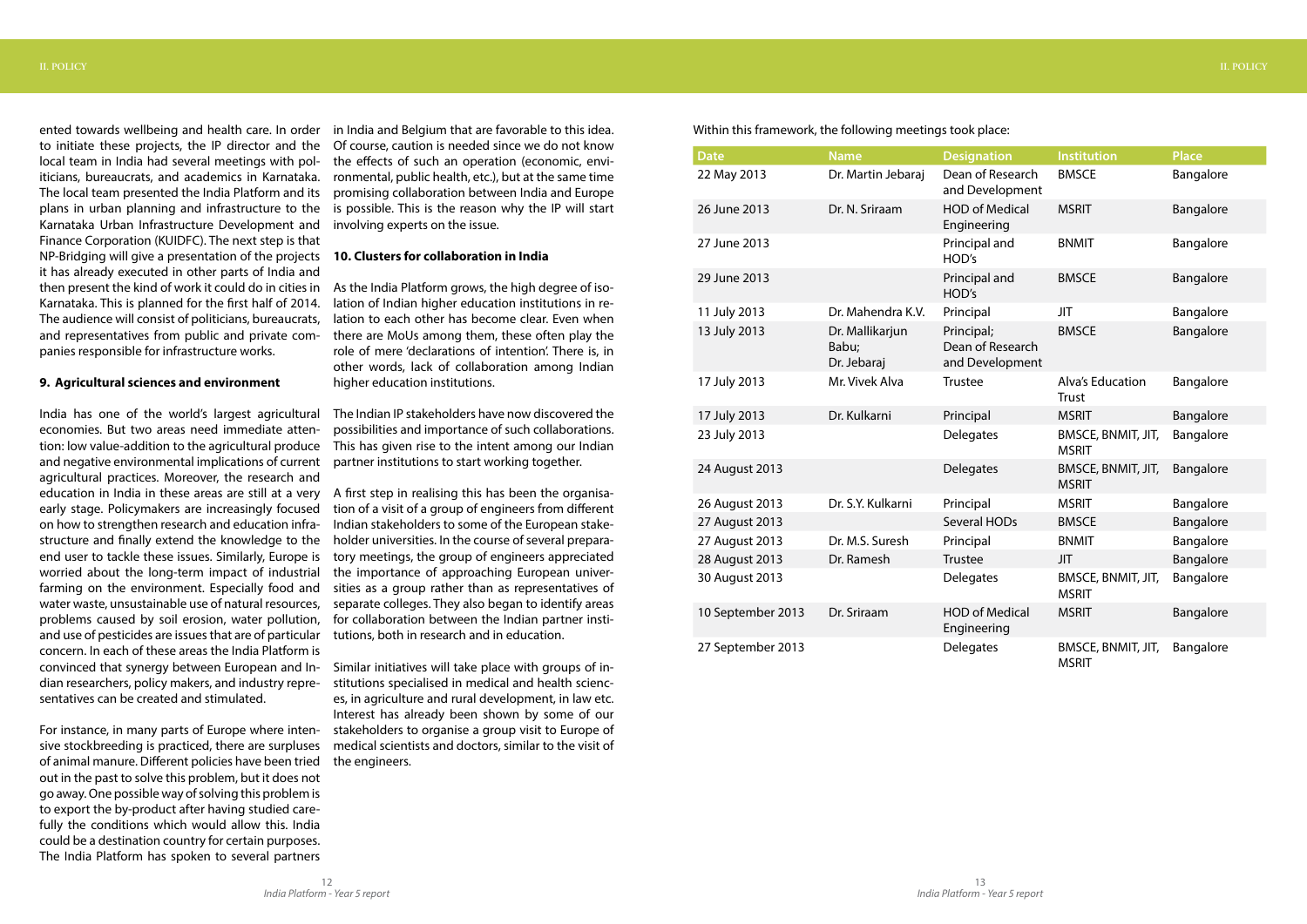*(Note: this list of activities is not exhaustive. The India Platform is working on the creation of database facilities which will allow (1) faculty of stakeholder*  **3. New Indigo AtWat project: The ideal**  *institutions to enter information in the system in interactive ways and (2) the India Platform secretariats to present the information efficiently and correctly. Until the facilities are available, each activity will be entered gradually and manually, both in this report and on the website: www.india-platform.org > projects and activities).*

# **A. Projects**

# **1. Svaagata.eu**

The India Platform is running an EMA2 (Erasmus Mundus Action 2) project called Svaagata.eu (see www.svaagata.eu), which is organising mobility from India to Europe for 116 scholars of all levels Water used by households and industry is typically (from bachelors to staff level). The Education, Audiovisual and Culture Executive Agency (EACEA) of the European Commission granted a total budget ing this wastewater is becoming increasingly cruof 2.902.700 euro to the project.

The first call was open from November until February and resulted in 54 scholarships granted and accepted. 19 of these students and researchers are coming to Ghent University. In 2013 a second call will be opened for the remaining scholarships.

The European partnership includes 4 India Platform stakeholders (Ghent University, the University of Groningen, the University Pardubice and the University of Aveiro), the Indian partnership includes 4 stakeholders: the Karnataka Veterinary Animal and Fisheries Sciences University, M.S. Ramaiah (medical), Amrita institute of Medical Sciences (Cochin) and the National Law College of India University.

The India Platform submitted an application for a follow-up project called Svaagata.eu II.

# **2. Let globalisation work for us**

The IP team organised two talks and a workshop in the framework of a "Sensibiliseringsinitiatief" or outreach project of the VLIR-UOS Institutional Universi-

ty Cooperation. For more information see below.

# **waste water treatment plant**

The UGent Biomath research group is running a New Indigo project called "AtWat" with the following partners: the University of Girona, the Catalan Water Agency, Pondichery Engineering College, the National Institute of Technology in Tiruchirappalli, the Council of Scientific and Industrial Research (CSIR) and the NCL. This project focuses on harnessing complementary expertise of the partner institutes to establish a multi-lateral Indo-European research network for making significant contributions in these areas. For more information: see http://biomath.ugent.be/atwat.

- Law School, USA
- • Prof. Dr. Werner Menski, School of Oriental and African Studies, University of London, UK
- Prof. Dr. Prakash Shah, School of Law, Queen Mary University of London, UK • Secularism in Europe and India Religious conversion in India
- Pof. Dr. Robert A. Yelle, University of Memphis, USA

collected via sewer systems bringing it to centralised wastewater treatment plants (WWTP). Managcial for ensuring a clean environment and public health. Today's wastewater treatment encompasses a plethora of different technologies with increasing focus on water recycle and re-use. Energy consumption has become another driver for WWTP optimization as well as carbon footprint. Micropollutants have become another worrying issue that needs to be addressed in urban wastewater systems.

# **4. New Indigo Green-Tech project: Challenges and opportunities of green technologies for water treatment in biorefineries**

The Flemish Institute for Technological Research (see www.vito.be), a new IP stakeholder, is a partner within the New Indigo European project on green technology cooperation. In a workshop on 30 September 2013, Indian and European specialists presented new concepts leading to greentech use of all components from a bio-refinery including waste and wastewater. For more information: see www. newindigo.eu/object/event/5706.html.

- • The colonial construction of Hinduism
- • The caste system and Indian religion
- • Religious and communal violence
- **Religion and Law**

# **B. Conferences organised by stakeholders**

# **1. Rethinking Religion in India IV**  *24 to 27 November 2012 - Mangalore*

The conference was jointly organised by the India Platform UGent (Ghent University, Belgium); Sri Dharamasthala Manjunatheshwara (SDM) Law College (Mangalore, India); SDM Centre for Post . Graduate Studies and Research in Law (Mangalore, India); the Research Centre Vergelijkende Cultuurwetenschap(Ghent University, Belgium); the Centre for the Study of Local Cultures and P.G Department of Law (Kuvempu University, India); and the Department for the Study of Religions (Univer- • sity of Pardubice, Czech Republic).

The conference used three formats:

The IP team organised the fourth edition of its fiveyear international conference cluster *Rethinking Religion in India*, together with a number of partners. The three-day international conference took place at SDM Law College in Mangalore, India. The theme ing the roundtable sessions so far and how these of this edition was Secularism, Religion, and Law. For three consecutive days, an audience of about 150 scholars and students attended the different The roundtable participants were: conference sessions, which led to lively debates. should be organised in the future.

(2) *Roundtable Sessions*: here, two invited speakers each presented a paper on a specific theme dur-

ing the first two sessions. The general theme of the roundtable sessions this year was Religious and Communal Violence. The presented papers had the following titles: "Communal Violence and Colonial Consciousness" and "Gandhi's Secularism: Religion in 'Public' and in 'Private". In each session, a number of discussants responded to the paper and raised questions for the speaker. In the final session, the participants analyzed what had happened dur-

- Prof. Dr. D. Venkat Rao, The English and Foreign Languages University, Hyderabad, India
- Prof. Dr. Farah Godrej, University of California Riverside, USA
- Dr. Jakob De Roover, Ghent University, Belgium
- Prof. Dr. J.S. Sadananda, Kuvempu University, India
- Prof. Dr. P. Ishwara Bhat, West Bengal National University of Juridical Sciences, India
- Prof. Dr. Rajaram Hegde, Kuvempu University, India
- Dr. Sarah Claerhout, Ghent University, Belgium
- Prof. Dr. T.R. Subramanya, Bangalore University, India
- Dr. Vivek Dhareshwar, Shrishti School of Art, Design and Technology, Bangalore
- Dr. Sufiya Pathan, Sophia College, Mumbai

(1) *Platform Sessions*: in these sessions, four international experts discussed the theses of a position paper "Religion, Secularism, and Law". For three consecutive days, they discussed three distinct theses from the position paper. Prof. Balagangadhara responded to their comments and criticism. The invited experts were: • Prof. Dr. Steven D. Smith, University of San Diego (3) *Parallel Paper Sessions*: here, the conference focused on young and promising scholars and on innovative research results. The organising committee selected a limited number of focused themes related to the main conference theme and other central questions of the research programme Comparative Science of Cultures. This year, papers were presented on the following themes: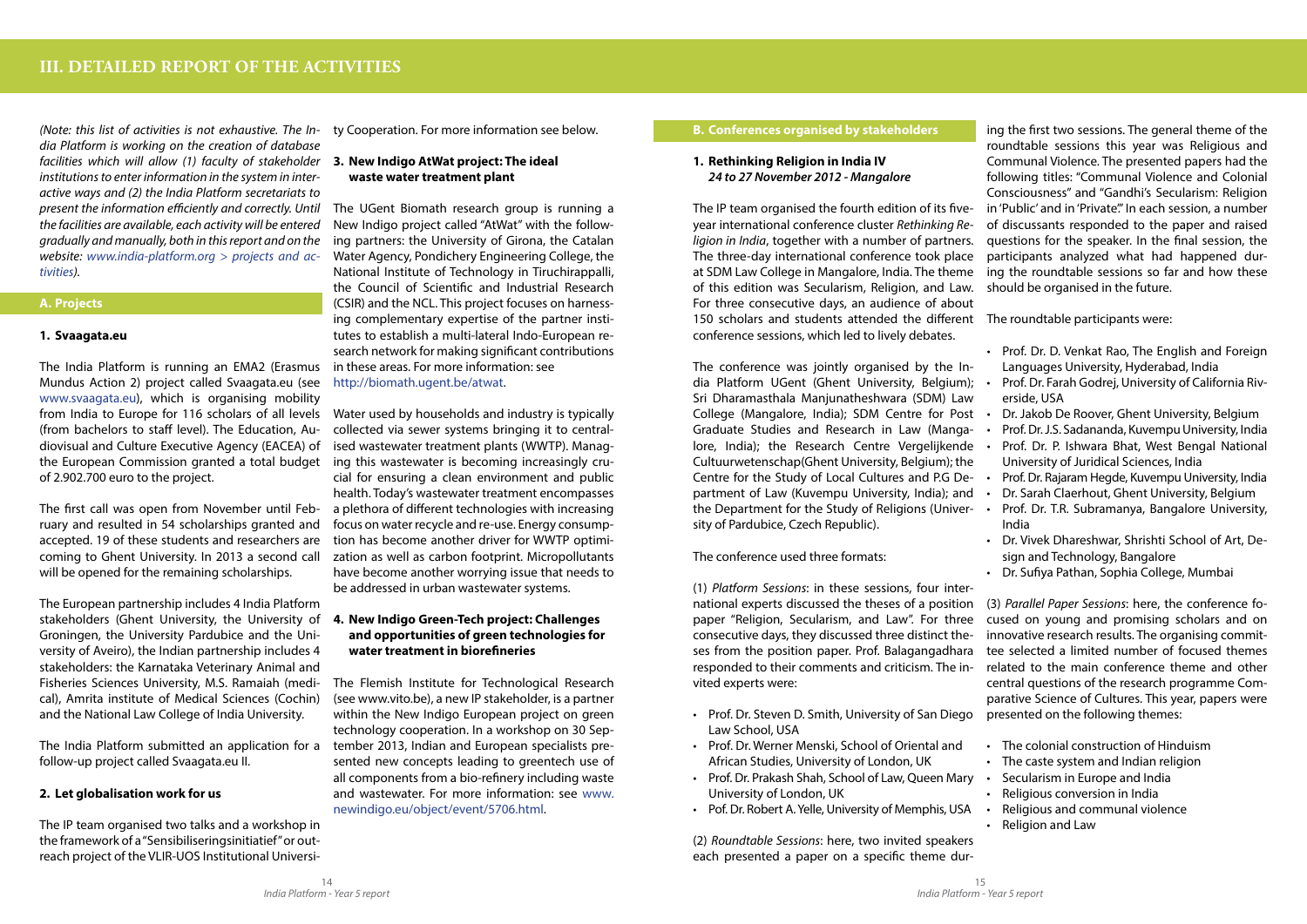In addition to these regular sessions, the organ-ed vibrant discussion, showing how relevant these isers also arranged a number of special events in the framework of the Rethinking Religion in India contemporary India. conference: a book release of S.N. Balagangadhara's *Reconceptualising India Studies* (Oxford Universi-More information: ty Press, 2012) and the release of the journal *Legal Opus*, followed by a lecture by Dharmadhikari Dr. D. Veerendra Heggade, the head of the Sri Dharmast-**3. MaCKiE 2013** hala Manjunatheshwara temple and of the SDM Group of Institutions, and one of the most important and respected leaders in South India.

# More information: www.rethinkingreligion.org

# **2. Dharma & Ethics VII** *1 and 2 December 2012 - Bangalore*

The India Platform and the Centre for the Study of Local Cultures (Kuvempu University, India) organ- • ised the seventh edition of the national annual conference series Dharma & Ethics. During the last six years, these conferences, held in different places in Karnataka, have emerged as an important intellectual forum.

In 2012, the conference was organised at the Centre for Education and Social Studies in Bangalore. It revolved around the theme *The Travails of 'Modernity'.* This involved a critical interrogation of the concept "modernity" and its cognate terms, modernisation and modernism. Some of the following questions were raised: What socio-economic phenomena do modernisation theories address? What cultural or historical process does the term 'modernity' try to . explain or comprehend?

In the course of two days, several sessions took place: (1) a session on the notion of modernity, initiated by Dr. Vivek Dhareshwar and Prof. Dr. Venkat Rao; (2) a session on the problems of 'modernisation' in India, initiated by Prof. Dr. Balagangadhara; (3) a session on 'modernisation' in Indian politics, initiated by Prof. Dr. J.S. Sadananda and Prof. Dr. Shanmukha; (4) a session on the social and psychological effects of modernisation on Indian youth, initiated by Sarika Rao and Tess Joss. Several of these sessions generat-

questions of 'modernity' and 'modernisation' are to

www.cultuurwetenschap.be/dharma-and-ethics

#### *4 to 6 February 2013 - Chennai*

MaCKiE 2013 (Mathematics in Chemical Kinetics and Engineering) was organised by the UGent Department of Chemical Engineering and Technical Chemistry and the Department of Chemical Engineering of IIT Madras in Chennai, India. The following presentations were made by UGent Laboratory for Chemical Technology (LCT) members:

- • 'MaCKiE award talk'by Prof. Gregory Yablonsky
- 'Effect of error propagation in successive parameter estimation' by Kumar, V.
- 'Towards developing a systematic strategy for elucidating complex catalytic mechanisms based on transient pulse-response kinetic data' by Redekop, E.
- • 'The C-matrix: Augmentation and Reduction in the Analysis of Chemical Composition and Structure' by Yablonsky, G.S.
- 'Symmetry identification of molecules and reactions using group theory for automatic reaction network generation applications' by Vandewiele, N.M.
- 'Multivariate kinetic Monte Carlo simulation: the case of radical (co)polymerizations'by Van Steenberge, P.
- • 'CFD simulations based regime map for droplet wall interaction of multi-component hydrocarbon droplet' by Mahulkar, A.V.
- 'An implicit solver for computationally efficient steam cracking modeling' by Schietkat C.
- **Prof. Sibrand Poppema (President)**
- 
- • Mrs. Anita Veltmaat (India policy)
- • Mr. Tjalling Halbertsma (Project Manager)

# **4. The Indo-European Food for Health Conference (IEFHC): Where Business meets Academia** *10 to 12 February 2013 - Chennai*

This conference was jointly organised by Ghent University (UGent), Indian Institute of Technology Madras (IIT Madras), Tamil Nadu Veterinary and Animal Sciences University (TANUVAS) and Tamil Nadu Agricultural University (TNAU).

The following organisations empowered the con-**1. India Platform welcome evening** ference:

- • Association for European Life Science Universities (ICA)
- 
- 
- • Laila Nutra

- • Food Technology and Processing
- • Food Safety and Quality
- • Functional Foods and Nutraceuticals
- • Food Business and Trading

• Federation for Food Industry Belgium (FEVIA) Food2Know Prof. Guido Van Huylenbroeck, President of ICA, acted as Chief Patron of the conference. The first edition of this conference was really successful with almost 300 participants and more than 100 poster presentations. During this informal meeting, the India Platform welcomes new Indian students and researchers at Ghent University. In addition to all new Indian UGent students and researchers, some of the key players in UGent's India related activities are invited: colleagues of the external relations office, the India Platform and the promoters or guides of the Indian students. These annual welcome evenings contribute to the building of a community at Ghent University, interested in projects and activities concerning India, and also create a network of IP ambassors, who represent the IP after their return to India.

A second edition of the "Indo-European Food for Health Conference" will be held in February 2015.

The topic "Food for Health", as explained by the Chief Guest at the inaugural function, Prof. Dr. P.M. Bhargava, is extremely important for India; nevertheless, this was the first conference in India on this topic. The main goal of the conference was to bring together senior scientists, academia, and business people from India and Europe who are exploring collaboration in the area of Food and Health. This involves the following specific domains: **2. India Platform stakeholder meetings** *India Platform meeting at Ghent University for signing the Stakeholders Agreement with the University of Groningen 29 January 2013* A team from Ghent University consisting of Prof.

More information: www.indoeuropeanfoodconference2013.ugent.be

# **C. Meetings**

# *18 October 2012 - Ghent*

The conference program was built around these 4 domains with speakers from India and EU in each session. As a result of the IEFHC, good contacts have been established between several Indian and European institutions, and especially with CFFRI Mysore. • Mr. Bert Verveld (Secretary General)

Paul Van Cauwenberge (Rector), Dr. Koen Goethals (Chief Academic Officer), Prof. Balagangadhara (India Platform Director), Mrs. Nele De Gersem (India Platform coordinator), Dr. Jakob De Roover, Ms. Marianne Keppens, Dr. Sarah Claerhout (India Platform coordinating team) and Ms. Sarika Rao (India Platform member) met with a delegation of the University of Groningen consisting of:

The Stakeholders Agreement with the University of Groningen was signed on this occasion.

# *India Platform meeting at the University of Groningen 4 March 2013*

Mr. Bert Verveld (Secretary General) and Mrs. Anita Veltmaat (India policy) from the University of Gro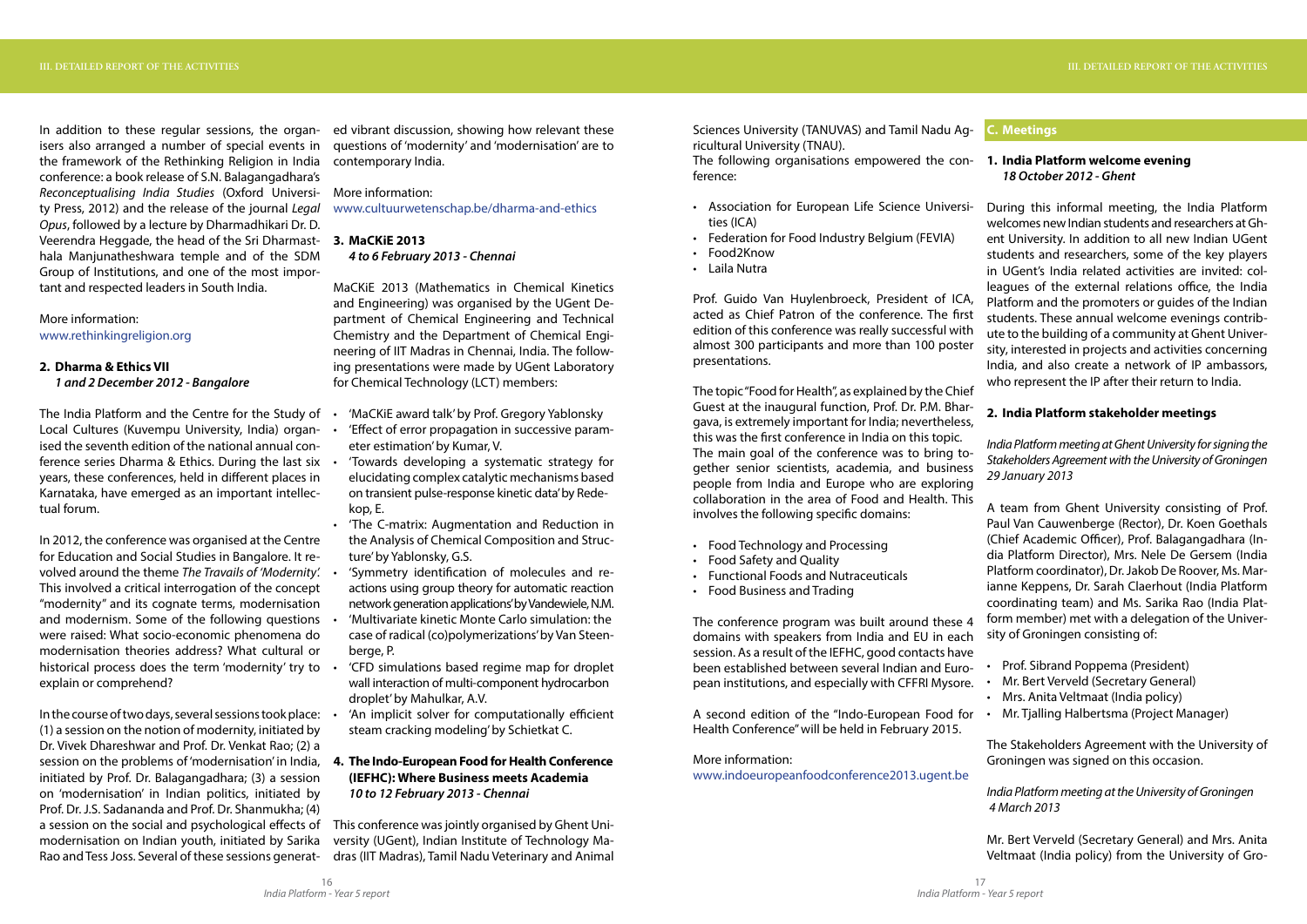ningen received an India Platform delegation from Ghent University consisting of:

- • Prof. Balagangadhara (India Platform Director)
- • Mrs. Nele De Gersem (India Platform coordinator)
- Dr. Jakob De Roover (India Platform coordinating team)
- • Ms. Sarika Rao (India Platform member)

The meeting had the objective of discussing the Veg-i-Trade Consortium meeting took place in Cocollaboration between Ghent and Groningen as stakeholders and to talk about the middle-longterm India strategy of the University of Groningen.

- Mrs. Nele De Gersem (Coordinator of the India Platform)
- • Prof. Koen De Feyter (Faculty of Law)
- • Prof. Ludo Diels (Bio-Engineering Department)

*India Platform information session at the University of Antwerp 21 March 2013*

In 2013 the University of Antwerp joined the India Platform. The university organised an informative session on the India Platform on the 21st of March 2013. The session consisted of presentations by different actors with experience in working with and in India:

Mrs. Nele De Gersem presented the India Platform and the opportunities it offers to academics. Prof. De Feyter and Prof. Diels discussed their activities in India, and presented tips for forging successful partnerships with Indian stakeholders.

The session was presided over by the Vice rector. It was considered a great success and attended by a large number of academics from a variety of fields atives of the Flemish colleges and universities in of study (Medicine, Applied Engineering Sciences, Law, Applied Economic Science, Natural Science, Political and Social Science).

# **3. Veg-i-Trade Consortium Meeting at Tamil Nadu Agricultural University** *18 to 22 March 2013*

(At the Tamil Nadu Agricultural University (TNAU) by the EU FP7 Veg-i-Trade Consortium)

Veg-i-Trade is an EU FP7 project investigating the impact of globalisation and climate change on the safety of fresh produce. The 4-year project started in May 2010 and is a collaboration between 23 partners among which the Department of Food Safety and Quality of Ghent University but also the Indian Tamil Nadu Agricultural University. The fifth imbatore at TNAU in the week of March 18‐22nd March 2013. 35 experts of the Veg-i-Trade Consortium from partners in Norway, the Netherlands, Belgium, Spain, Switzerland, Brazil, Egypt, South, Africa, and India discussed the main findings of the project and agreed on further steps to be taken in the 10 work packages. The opportunity was also taken to reflect and discuss with TNAU on further potential collaboration and exchange in education and research between Ghent University and Tamil Nadu Agricultural University. In addition to the core technical research project meetings, TNAU also facilitated the partners of the Veg-i-Trade project to get an impression of the organisation and operation of the fresh produce supply chain in Tamil Nadu. Organic grapes and banana farmers were visited but also a company producing various products such as snacks, drinks, and tiffin mixes.

- Mrs. Nina Mangelschots (Coordinator of the India Platform activities at the International Relations Office of the University of Antwerp)
- Mrs. Nele De Gersem (Coordinator of the India Platform)

# More information:

www.veg-i-trade.org www.veg-i-trade.org/visibility/cm/cm5/index.php

# **4. Meeting on 'het Indiajaar Vlaanderen'**  *15 April 2013*

The Department of Foreign Affairs of the Flemish Government organised a meeting with representorder to get feedback on the Department's latest initiative: the launch of 'het Indiajaar'. During this meeting information was exchanged as to what activities the various institutions currently have with/ in India, as well as what type of activities could be organised during 'het Indiajaar'. The representatives of the India Platform at this meeting were:

# **5. Information sessions for Indian partners and potential partners in India**

In the course of the past year, a lot of information sessions and meetings with both potential and actual partners were organised. In the following list, many institutions and persons occur several times. The most important reason for this is that the stakeholders of the India Platform wish that this partnership will be more than an empty commitment. As a consequence, both the management and the researchers and teachers themselves were repeatedly informed about the vision, the goals, and the possible strategies of the India Platform.

# *Meetings with partner institutions:*

| <b>Date</b>      | <b>Name</b>                                   | <b>Designation</b>                                                        | <b>Institution</b>       | <b>Place</b> |
|------------------|-----------------------------------------------|---------------------------------------------------------------------------|--------------------------|--------------|
| 14 November 2012 | Dr. K. Narayan<br>Gowda                       | <b>Vice Chancellor</b>                                                    | <b>UAS Bangalore</b>     | Bangalore    |
| 16 November 2012 | Dr. D.V. Guruprasad CEO                       |                                                                           | <b>GEF (Medical)</b>     | Bangalore    |
| 2 January 2013   | Dr. Savitha<br>Raveendra &<br>Dr. Nanda Kumar |                                                                           | <b>GEF (Medical)</b>     | Bangalore    |
| 12 January 2013  | Dr. P. Manoj                                  | Project Manager,<br><b>Amrita Center for</b><br>International<br>Programs | <b>Amrita University</b> | Bangalore    |
| 21 January 2013  | Dr. V. Nagaraj                                | Registrar                                                                 | <b>NLSIU</b>             | Bangalore    |
| 22 January 2013  | Dr. K. Narayan<br>Gowda                       | <b>Vice Chancellor</b>                                                    | <b>UAS Bangalore</b>     | Bangalore    |
| 29 January 2013  | Dr. V. Nagaraj;<br>Dr. Omprakash<br>Nandimath | Registrar; Prof.                                                          | <b>NLSIU</b>             | Bangalore    |
| 31 January 2013  | Dr. Nanda Kumar;<br>Dr. Mehda Joshi           |                                                                           | <b>GEF (Medical)</b>     | Bangalore    |
| 4 February 2013  | Dr. Kulkarni                                  | Principal                                                                 | <b>MSRIT</b>             | Bangalore    |
| 25 February 2013 | Mr. Sanjay Padode                             | Secretary                                                                 | <b>IFIM</b>              | Bangalore    |
| 5 March 2013     | Dr. V. Nagaraj                                | Registrar                                                                 | <b>NLSIU</b>             | Bangalore    |
| 18 March 2013    | Dr. M.G.<br>Chandrakanth                      | Prof.                                                                     | <b>UAS Bangalore</b>     | Bangalore    |
| 20 March 2013    | Dr. Madhumita<br>Chatterji                    | Prof.                                                                     | <b>IFIM</b>              | Bangalore    |
| 26 March 2013    | Dr. K. Narayan<br>Gowda                       | <b>Vice Chancellor</b>                                                    | <b>UAS Bangalore</b>     | Bangalore    |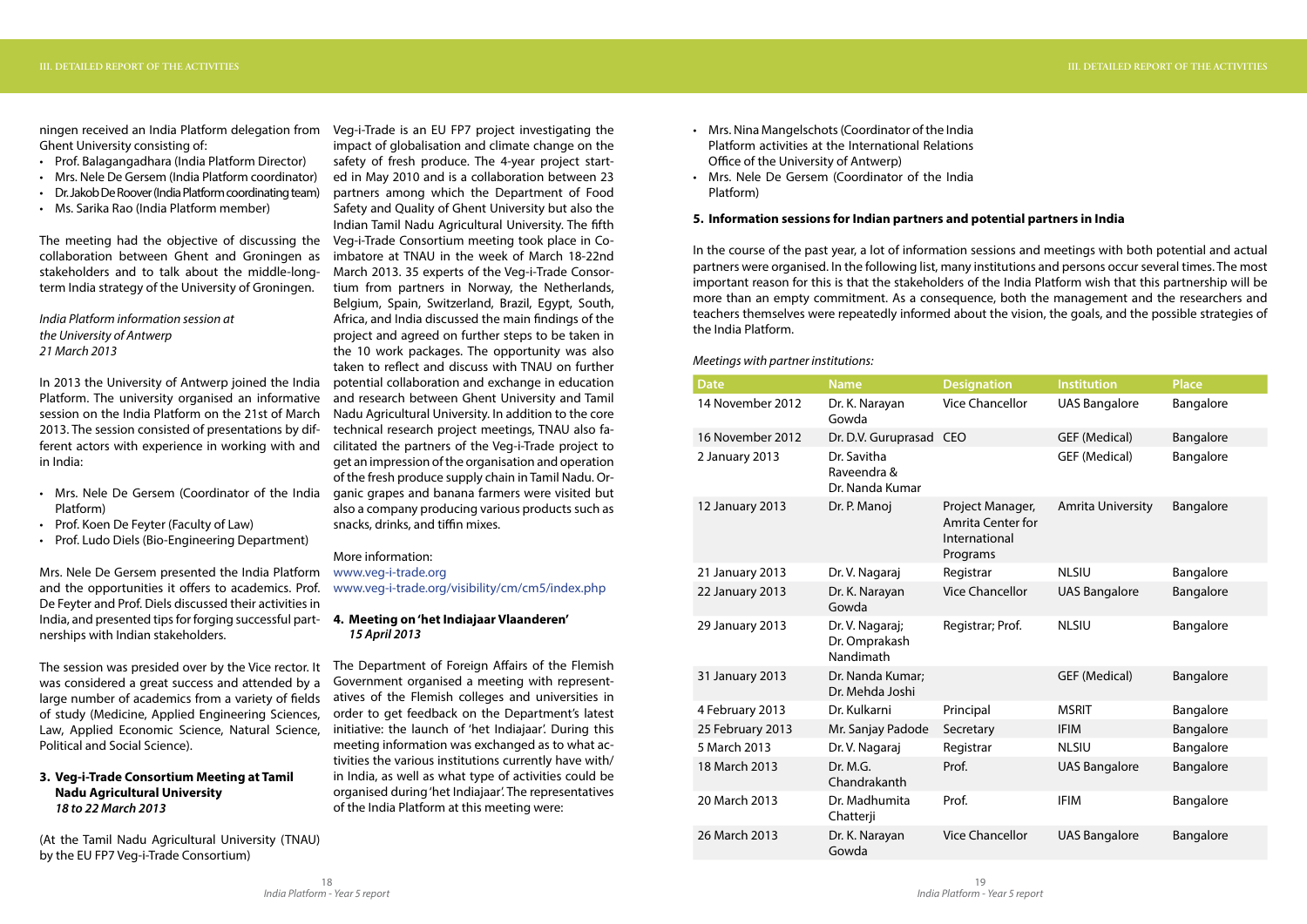| <b>Date</b>       | <b>Name</b>                       | <b>Designation</b>                                                               | <b>Institution</b>                      | <b>Place</b> |
|-------------------|-----------------------------------|----------------------------------------------------------------------------------|-----------------------------------------|--------------|
| 26 March 2013     | Dr. Shekhar Babu                  | Prof.                                                                            | <b>Amrita University</b>                | Bangalore    |
| 29 May 2013       | Mr. Vivek Alva                    | <b>Trustee</b>                                                                   | <b>Alva's Education</b><br><b>Trust</b> | Bangalore    |
| 14 June 2013      | Dr. Reddy                         | Dean of Research                                                                 | <b>KVAFSU</b>                           | Bangalore    |
| 22 June 2013      | Dr. Reddy;<br>Dr. Yathiraj        | Dean of Research;<br>Dean of the<br><b>Veterinary College</b>                    | <b>KVAFSU</b>                           | Bangalore    |
| 24 June 2013      | Dr. K. Narayan<br>Gowda           | <b>Vice Chancellor</b>                                                           | <b>UAS Bangalore</b>                    | Bangalore    |
| 26 June 2013      | Dr. M.G.<br>Chandrakanth          | Prof.                                                                            | <b>UAS Bangalore</b>                    | Bangalore    |
| 28 June 2013      | Dr. Madhumita<br>Chatterji        | Prof.                                                                            | <b>IFIM</b>                             | Bangalore    |
| 12 July 2013      | Dr. Madhumita<br>Chatterji        | Prof.                                                                            | <b>IFIM</b>                             | Bangalore    |
| 3 August 2013     | Dr. Yathiraj                      | Dean of the<br><b>Veterinary College</b>                                         | <b>KVAFSU</b>                           | Bangalore    |
| 5 August 2013     | Dr. P. Manoj;<br>Dr. Shekhar Babu | Project Manager,<br><b>Amrita Center for</b><br>International<br>Programs; Prof. | <b>Amrita University</b>                | Bangalore    |
| 7 August 2013     | Dr. Somashekhar                   | Prof.                                                                            | <b>NLSIU</b>                            | Bangalore    |
| 30 August 2013    | Dr. Renukaprasad                  | <b>Vice Chancellor</b>                                                           | <b>KVAFSU</b>                           | Bangalore    |
| 14 September 2013 | Mr. Sanjay Padode                 | Secretary                                                                        | <b>IFIM</b>                             | Bangalore    |

# *Meetings with partner institutions (continuation):*

# *Meetings with potential partner institutions:*

| <b>Date</b>     | <b>Name</b>               | <b>Designation</b>     | <b>Institution</b>                       | <b>Place</b>   |
|-----------------|---------------------------|------------------------|------------------------------------------|----------------|
| 9 October 2012  | Dr. K. Narayan<br>Gowda   | <b>Vice Chancellor</b> | <b>UAS Bangalore</b>                     | Bangalore      |
| 10 October 2012 | Dr. Meena<br>Chandawarkar | <b>Vice Chancellor</b> | Karnataka State<br>Women's<br>University | Hubli          |
| 15 October 2012 | Dr. R.R. Hanchinal        | <b>Vice Chancellor</b> | <b>UAS Dharwad</b>                       | <b>Dharwad</b> |
| 16 October 2012 | Dr. M.R. Kulkarni         | Chairman               | Gogte Institue of<br>Technology          | Belgaum        |
| 17 October 2012 | Dr. Meena<br>Chandawarkar | <b>Vice Chancellor</b> | Karnataka State<br>Women's<br>University | Hubli          |

# *Meetings with potential partner institutions (continuation):*

| <b>Date</b>      | <b>Name</b>                                         | <b>Designation</b>                    | <b>Institution</b>                                      | <b>Place</b> |
|------------------|-----------------------------------------------------|---------------------------------------|---------------------------------------------------------|--------------|
| 21 October 2012  | Dr. Venkata Rao;<br>Dr. V. Nagaraj                  | Vice Chancellor;<br>Registrar         | <b>NLSIU</b>                                            | Bangalore    |
| 22 October 2012  | Dr. D. Veerendra<br>Heggade                         | Dharmadhikari;<br>President           | <b>SDM Educational</b><br>Society                       | Ujire        |
| 14 November 2012 | Dr. R.S. Deshpande                                  | <b>Director</b>                       | Institute for Social<br>and Economic<br>Change          | Bangalore    |
| 16 November 2012 | Dr. Sriprakash K.S.                                 | <b>Vice Chancellor</b>                | Rajiv Gandhi<br>University of<br><b>Health Sciences</b> | Bangalore    |
| 12 December 2012 | Mr. Vivek Alva                                      | <b>Trustee</b>                        | Alva's Education<br><b>Trust</b>                        | Mangalore    |
| 21 December 2012 | Dr. Sunita<br>Agarwal;<br>Dr. Shivarama<br>Krishnan | Director;<br><b>Director</b>          | <b>Agarwal Hospitals;</b><br>NBP pvt. Ltd.              | Bangalore    |
| 26 December 2012 | Dr. Avinash                                         | <b>CEO</b>                            | Nanjappa Hospital                                       | Shimoga      |
| 6 January 2013   | Mr. Vivek Alva                                      | <b>Trustee</b>                        | Alva's Education<br><b>Trust</b>                        | Mangalore    |
| 8 January 2013   | Dr. P. Kaliraj                                      | <b>Officiating Vice</b><br>Chancellor | <b>Anna University</b>                                  | Chennai      |
| 9 January 2013   | Dr. Ravi                                            | Dean of the Dental<br>College         | <b>SRM University</b>                                   | Chennai      |
| 9 January 2013   | Col. Dr. G.<br>Thiruvasagam                         | <b>Vice Chancellor</b>                | <b>AMET University</b>                                  | Chennai      |
| 11 January 2013  | Dr. Sucharitha                                      | Chairperson                           | Krishna Theja<br>University                             | Tirupati     |
| 12 January 2013  | Dr. Malikarjun<br>Babu                              | Principal                             | <b>BMSCE</b>                                            | Bangalore    |
| 25 January 2013  | Dr. Renukaprasad                                    | <b>Vice Chancellor</b>                | <b>KVAFSU</b>                                           | Bangalore    |
| 14 February 2013 | Mr. Vivek Alva                                      | Trustee                               | Alva's Education<br><b>Trust</b>                        | Mangalore    |
| 15 February 2013 | Dr. Timothy<br>Lenihan                              | Dean of Research                      | Sahyadri College of Mangalore<br>Engineering            |              |
| 18 February 2013 | Dr. Meena Chanda- Vice Chancellor<br>warkar         |                                       | Karnataka State<br>Women's<br>University                | Bijapur      |
| 19 February 2013 |                                                     | HOD's                                 | <b>KVAFSU</b>                                           | <b>Bidar</b> |
| 21 February 2013 | Dr. D. Prem Kumar                                   | Registrar                             | Rajiv Gandhi<br>University of<br><b>Health Sciences</b> | Bangalore    |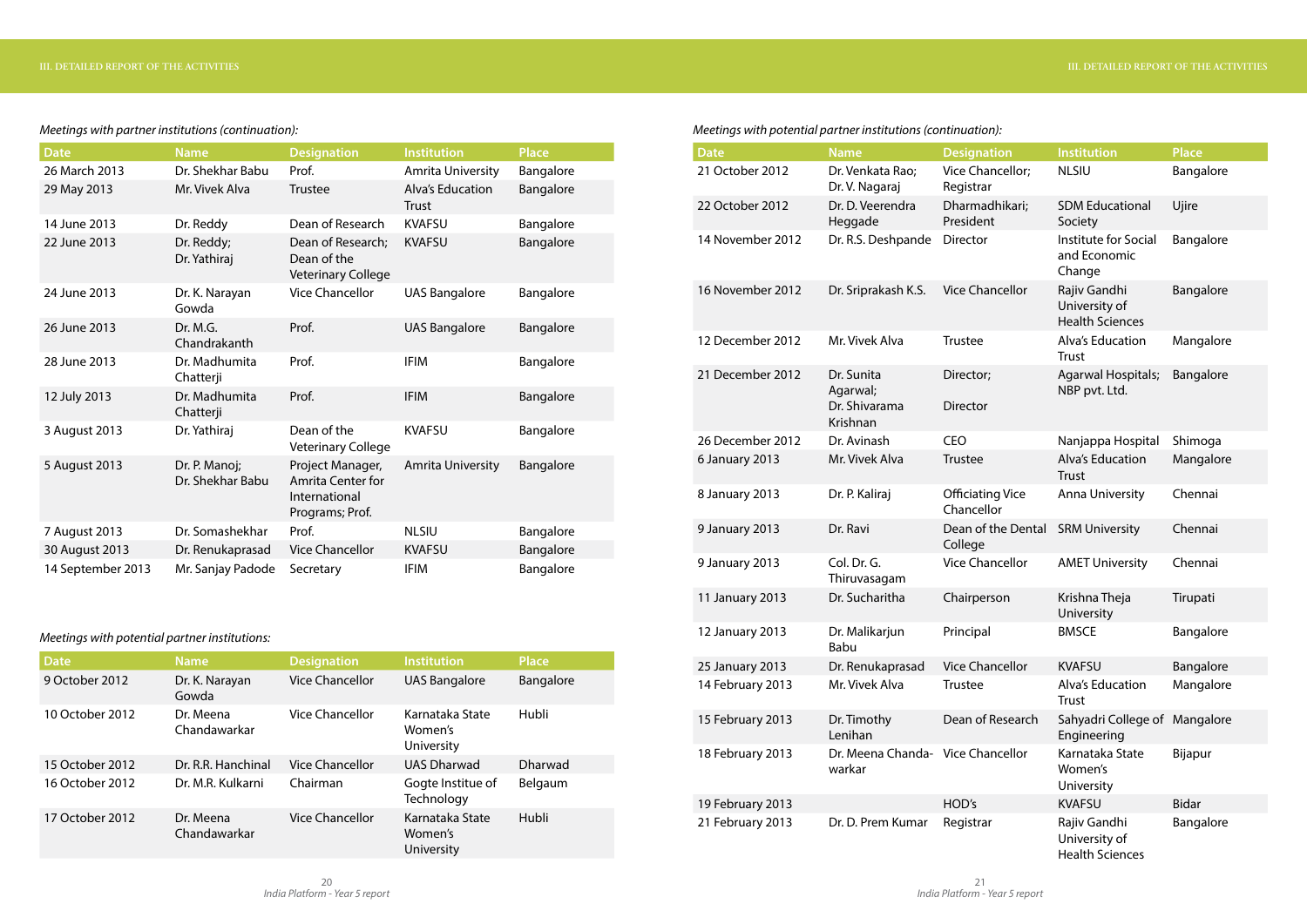#### *Meetings with partner institutions (continuation):*

| <b>Date</b>       | <b>Name</b>          | <b>Designation</b>  | Institution                                         | <b>Place</b> |
|-------------------|----------------------|---------------------|-----------------------------------------------------|--------------|
| 25 February 2013  |                      | HOD's               | Jyothy Institute of<br>Technology                   | Bangalore    |
| 27 February 2013  |                      | Several HOD's       | Reva Group<br>of Educational<br><b>Institutions</b> | Bangalore    |
| 7 March 2013      | Dr. Rajendiran       | Prof.               | Sri Ramachandra<br>University                       | Chennai      |
| 6 June 2013       |                      | Several HOD's       | <b>Vignan University</b>                            | Vadlamudi    |
| 12 August 2013    | Dr. S.P. Thyagarajan | Dean of Research    | Sri Ramachandra<br>University                       | Chennai      |
| 13 August 2013    |                      | Several HOD's       | <b>Veltech University</b>                           | Chennai      |
| 18 September 2013 |                      | Several researchers | Sri Ramachandra<br>University                       | Chennai      |

# **6. Meetings with diplomats**

From its establishment, the India Platform has built and sustained good contacts with the Belgian Embassy in India. Since several partners from other European countries, such as the Netherlands and the Czech Republic, have joined the India Platform in 2012, the same kind of contact is now being established with diplomats and consuls from these countries. Representatives of the Belgian, the Dutch, and the Czech Embassies were present at the inauguration of *Samyoga – a Matchmaking Event for India Platform Stakeholders*, as well as during the signing ceremony for new stakeholders on the same day. Besides this, several personal meetings have been held. This has resulted in relationships of mutual trust and help towards the India Platform regarding diverse issues: guidance for visa applications, suggesting new and interesting partners, and active promotion of the India Platform.

| <b>Date</b>         | <b>Name</b>                                       | <b>Designation</b>                                                                        | <b>Place</b> |
|---------------------|---------------------------------------------------|-------------------------------------------------------------------------------------------|--------------|
| 24-27 November 2012 | Mr. Charly Poppe                                  | First Secretary of the Embassy of<br>Belgium to India                                     | Mangalore    |
| 7 February 2013     | Mr. Pierre Vaesen;<br>Mr. Jochen Anthierens       | Ambassador of Belgium to India;<br>Second Secretary of the Embassy of<br>Belgium to India | Bangalore    |
| 24 May 2013         | Mrs. Marijke Van<br>Drunen;<br>Freek-Jan Frerichs | Consul-General and Consul of the<br>Dutch Consulate to India in Mumbai                    | Mumbai       |
| 27 May 2013         | Mr. Eduard Van Kleunen                            | Consul of the Belgian Consulate to<br>India in Mumbai                                     | Mumbai       |
| 19 September 2013   | Mr. Eduard Van Kleunen                            | Consul of the Belgian Consulate to<br>India in Mumbai                                     | Mumbai       |

# **D. Visits to Europe**

### **1. Visits by stakeholder representatives to Europe**

*Visits in the framework of the Gokula – UGent collaboration in anatomy 15-18 October 2012 22-23 January 2013 17-18 April 2013*

# *Visit to the University of Antwerp by Gokula CEO Dr. Guruprasad 23 April 2013*

Gokula Education Foundation, the organisation behind the M.S. Ramaiah Group of Institutions in Bangalore, is one of the main stakeholders of the India Platform. It is a private educational organisation that includes a huge hospital, an Institute of Advanced Studies, and several medical and nursing colleges. It is also the only medical institution in South India to get the official permission from the state to build a laboratory where medical research and surgery training using prepared cadavers can take place. Recently, it built such a state of the art laboratory and is now looking for international collaboration in order to develop the necessary expertise. The Ghent University Department of Basic Medical Sciences, Research Unit Anatomy and Embryology, has an important research group specialised in this field, led by Prof. Dr. Katharina D'herde. The M.S. Ramaiah team responsible for the laboratory expressed great interest in collaborating with Prof. D'herde's research group. The IP team organised several visits. Prof. Surbhi Malhotra-Kumar (Medical Microbiology) *Visit to Ghent University by Dr. Martin Fárek and his team from the University of Pardubice 9 to 13 September 2013*  The teams of Prof. S.N. Balagangadhara and Dr. Martin Fárek have a longstanding collaboration in research and education. In September, the Pardubice team visited the India Platform for one week to discuss the establishment of a 'Ghent -Pardubice School of Religious Studies'. In this framework, they two research groups took the initiative to build a joint Masters course and Doctoral programme in the Comparative Science of Cultures. A brainstorm session sketched the first outlines of the Masters course and divided tasks between the two teams to develop the modules in more detail. Each of the Pardubice team members also discussed their research progress with Prof. Balagangadhara.

# and gave a tour of their labs:

- Prof. Jan Sijbers (Natural Science)
- Prof. Luc Pieters (Applied Engineering Science)
- Prof. Samir Kumar-Singh (Cell Biology and Histology)
- Prof. John-Paul Bogers (Cell Biology and Histology)
- Prof. Griet Peeraer (Medicine)
- 

Based on contacts established at the Samyoga Matchmaking Event in early April, the University of Antwerp was visited by Dr. Guruprasad, CEO of the M.S. Ramaiah Hospital and Gokula Education Foundation (Medical), on 23 April 2013. He discussed possible collaborative ventures in the fields of Medicine, Engineering and Biomedical Engineering. During his visit, a meeting was scheduled with the Vice-Rector Prof. Johan Meeusen, to discuss the establishment of an institutional agreement. Several professors from the Faculties of Medicine and Applied Engineering Science met with Dr. Guruprasad Dr. Guruprasad, CEO, Gokula Education Foundation (Medical) and Dr. D. C. Sundaresh, President of the M.S. Ramaiah Advanced Learning Center and M.S. Ramaiah Academy of Health & Applied Sciences visited the University of Groningen to agree on specific collaborations. The Groningen faculty and departments who received the delegation were:

# *Visit to the University of Groningen by a Gokula delegation 15 to 18 September 2013*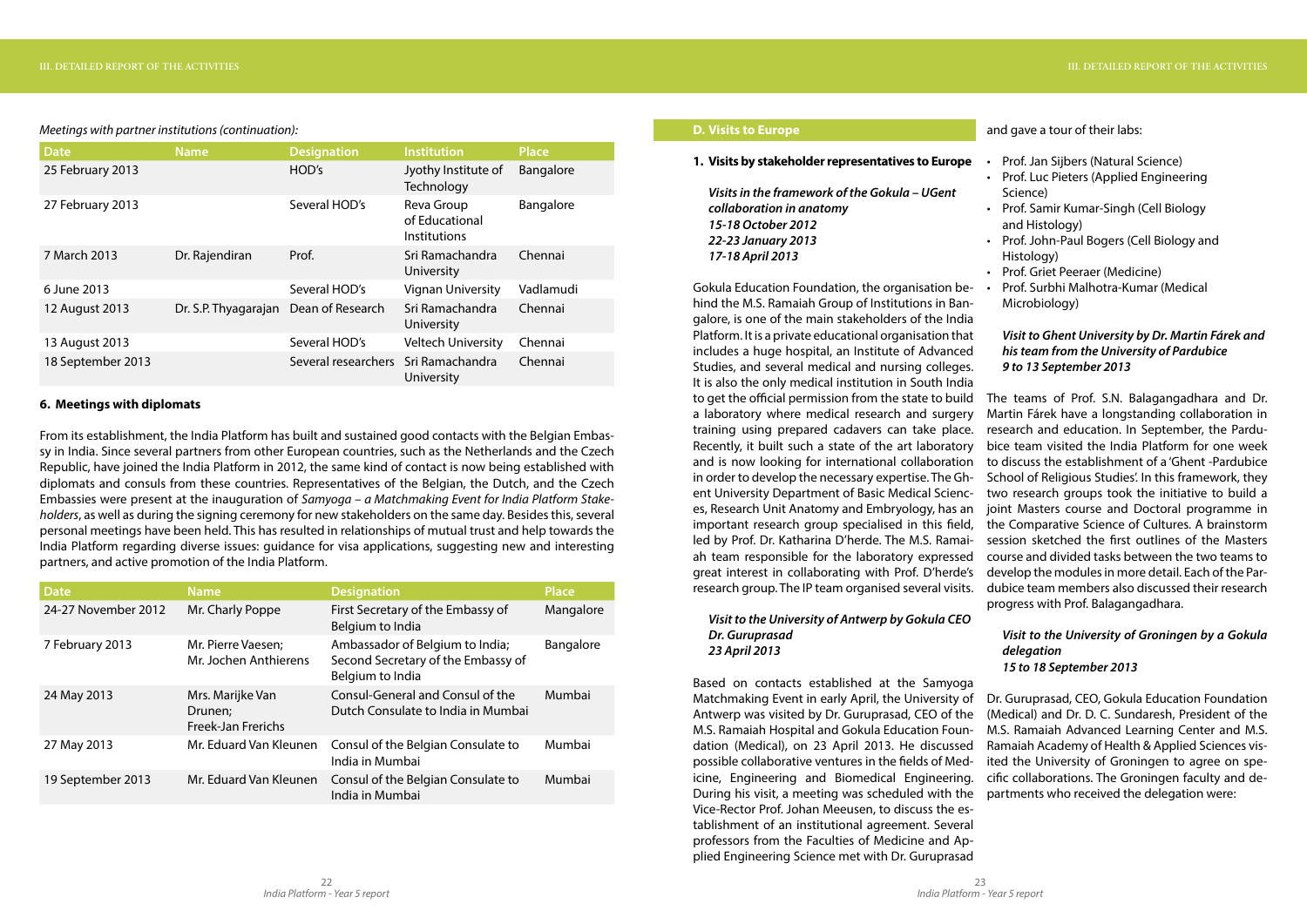- Dr. Reint Huizenga
- Prof. dr. Jan Borleffs, dean of Education, Faculty of Medical Sciences /UoG and UMCG
- Prof. dr. Ron Diercks, orthopedic surgeon, head Sports Medicine Center
- Prof. dr. Dick de Zeeuw, chairman research institute GUIDE and dr. Peter Braun, research (support) coordinator, GUIDE
- Prof. dr. Frank Abbas, head Dental School
- Prof. dr. Henny van der Mei, head W.J. Kolff Institute
- Prof. Dr. Han Moshage, coordinator internationalisation Graduate School GSMS and PI.
- Ms. Renée Bakker, Msc, coordinator global health profile, International Bachelor in Medicine
- Prof. Dr. Erik Boddeke, Head Neuroscience Department and Scientific Director BCN and Dr. Michiel Hooiveld, research coordinator BCN

# **2. Visits in the framework of educational activities and internships** *14-22 October 2012*

In the framework of collaboration with the Indian NGO Sikshana (see below, under "Visits to India"), the India Platform organised a visit to Ghent for 2 primary school teachers from government schools in Karnataka. The aim is to visit local schools and participate in activities at the teacher training college from Arteveldehogeschool in Ghent. The India Platform facilitates internships of Belgium teacher Trainees to Indian Primary and Secundary schools in Karnataka. For this purpose, we work together with the NGO Sikshana. This NGO supports government schools: working in collaboration with state governments, they created a replicable model that improves learning levels in the public education system in rural and semi-urban areas. The teachers came to Flanders to explore the local school system and to learn about educational methods used in our schools. Interaction with students at a teacher training also shed light on cultural differences. They also met the students who were going on an internship to Sikshana schools during February/March 2013. This visit was jointly organised with Arteveldehogeschool and Hogeschool Gent.

- Contribution of Prof. Krishna Nigam, IITD, New Delhi, in the UGent symposium "Frontiers in Chemical Reaction Engineering" on 25 June 2013.
- UGent Laboratory for Chemical Technology seminar on 8 July 2011 by Prof. D.K. Sharma, Indian Institute of Technology Delhi, India.
- Prof. U.K. Behera from the Indian Agricultural Research Institute (IARI) obtained a scholarship for a research stay in Berlin. During his stay he visited some European Life Science Universities or Faculties. During his visit at the Faculty of Bioscience Engineering in Ghent (2 and 3 July 2013) he met the following people: H. Vandecasteele (FCI), Prof. W. Cornelis (BW12), M. Borderé (Faculty Library), Dr. S. Dobbelaere (Ghent Bio-Economy Valley), Prof. I. Nopens (BW10), R. Freitas de Alvarenga (BW11), Prof. E. Van Damme (CWO/ BW14), M. Keppens (India Platform), A. Van Hauwaert (FCI), G. Van Huylenbroeck (dean/BW01), Prof. K. Dewettinck (FCI/BW07), Prof. A. Patel (BW07), Prof. D. Reheul (BW02).
- Prof. M.N.V. Prasad from the University of Hyderabad (University of Hyderabad) visited the Department of Applied analytical and physical chemistry (Prof. Gijs Du Laing) again in September 2013 and stayed for 10 days. During the last year, this collaboration resulted in some common publications.
- Visit by Dr. Raman Saravanane, Prof. at the Pondicherry Engineering College, and Dr. Seshagiri Rao Ambati, Assistant Prof. at the National Institute of Technology, Tiruchirappallito, to the BIOMATH research group in the framework of the running project "Advanced modeling, control and decision support tools for flexible and optimal wastewater treatment plant (www.newindigo-atwat.com – see above under "projects"). The visit took place from 23 until 30 September 2013.

A first consortium meeting of the Erasmus Mundus programme Svaagata.eu took place in Chennai, involving representatives of the 8 European and 9 Indian partners and representatives of most of the 20 associate partners. Dr. Fronia, representative of the Education, Audiovisual and Culture Executive Agency (EACEA) of the European Commission, was present at this meeting. Prof. Balagangadhara, who is the project coordinator, also attended the meeting. On the second day, the delegation was addressed by one of the Belgian consuls in Mumbai, Mr. Eduard Van Kleunen. Invited by the India Platform, a UGent delegation consisting of Rector Prof. Van Cauwenberge, Government Commissioner Mr. De Clercq and Chief Academic Officer Prof. Goethals visited the South-Indian state of Karnataka from 28 October till 4 November. Several Indian partner institutions in Karnataka were visited: • University of Agricultural Sciences, Dharwad Gogte Institute of Technology, Belgaum

#### **3. Other visits to Europe**

The Svaagata.eu project manager attended a meet-  $\cdot$ ing in Coimbatore with the coordinators of other • EMA2 projects in India.

of the partners and talked to some IP stakeholders to inform them about the possibilities this mobility project offers. The Svaagata.eu II application was discussed with several partners. She addressed staff in universities in Mangalore (KVASFU), Moodabidri (Alva's College), Shimoga (JN National College of Engineering), Aurangabad (MGM), Gulbarga Bijapur and Bangalore (KVAFSU, NLS). Through personal communication with the representatives of the In-*Visits by University of Aveiro representatives* Prof. José Fernando Mendes, Vice-Rector, visited several institutions in Bangalore from 3 to 10 November 2012. He had the objective of getting to know the facilities and establishing contacts with the India Platform partners in India: • MS Ramaiah (Academy of Health and Applied

# **E. Visits to India**

# **1. Visits in the framework of Svaagata.eu** *20 and 21 November 2012*

### *10 November 2012*

#### *23 November 2012*

dia Platform in Bangalore, local follow-up of communication with Svaagata partners was prepared.

# **2. Visits by stakeholder representatives to India** *Visit to Karnataka by the UGent Rector, Government Commissioner and Chief Academic Officer*

- 
- 
- M.S. Ramaiah Memorial Hospital, Bangalore
- M.S. Ramaiah Advanced Learning Center, Bangalore
- M.S. Ramaiah Institute of Technology, Bangalore
- M.S. Ramaiah School of Advanced Studies, **Bangalore**
- University of Agricultural Sciences, Bangalore

The Svaagata.eu project manager attended a meeting in Mumbai organised by the EACEA about Erasmus Mundus projects in India. *February / March 2013 July / August 2013* The project manager spent additional time in India in order to monitor the project. In February, she went to Chennai to assist the joint coordinator (Anna University) in the process of validating the applications. During further visits, she visited several More importantly, four Stakeholder Agreements were signed in the presence of the Karnataka Governor. (Cf. Infra) Furthermore, during the visit an India Platform office was inaugurated in Bangalore, on the premises of the M.S. Ramaiah Campus. This office has the task of promoting and organising India Platform activities in Karnataka and India. A press conference, involving more than 15 Karnataka newspapers and television channels, gave broad visibility to the visit. (Cf. Press and publications in India). For a more detailed report of the visit, see www.india-platform.org > projects and activities > visits to India > UGent Rector visits Karnataka).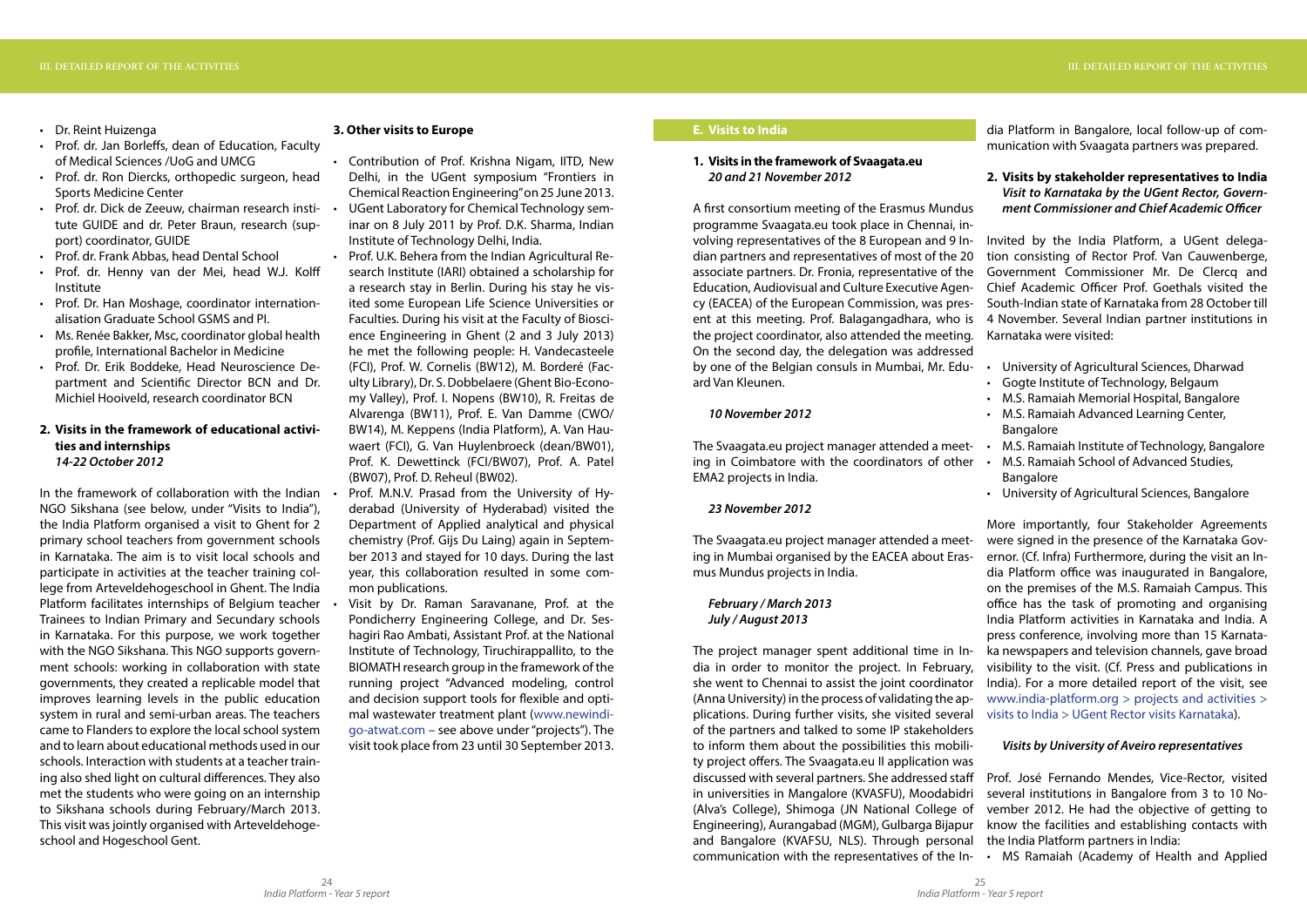Sciences: Institute of Neurosciences: Institute of  $\cdot$ Advanced Studies and Institute of Technology)

- Indian Institute of Science (Materials Research Centre, IIS and Indian Institute of Management) Jawaharlal Nehru Centre for Advanced Scientific Research
- B.N.M Institute of Technology
- University of Agricultural Sciences

Prof. Mendes met many faculty members and discussed potential future collaboration: exchange of students and researchers, teaching staff mobility, joint workshops and seminars, participation in international projects, among others. After the visit, a PPT presentation was prepared and presented to researchers at the University of Aveiro, with the main information regarding staff, infrastructures, and scientific interests, so as to foster the Aveiro researcher's interest and awareness of the India Plat-  $\cdot$ form partners.

From 30 November to 6 December 2012, a delega-  $\cdot$ tion from Pardubice University visited 6 institutions in Southern India. The delegation consisted of  $12 \cdot$ members from 5 different faculties of the university.

- Assist. Prof. Martin Fárek, University of Pardubice Coordinator, India Platform
- Ing. Zuzana Tuťálková, Project Manager, India Narsee Monjee Institute of Management Studies Platform
- Assoc. Prof. Dr. Filip Bureš, Institute of Organic Chemistry and Technology, Faculty of Chemical **Technology**
- Assoc. Prof. Dr. Jitka Komárková, Vice-Dean for As a result of this series of visits, a collaborative Education, Faculty of Economics and Administration
- Prof. Dr. Simeon Karamazov, Dean, Faculty of Electrical Engineering and Informatics

### For more details:

www.india-platform.org > projects & activities > visits to India > Visit to Bangalore by Aveiro Vice-Rector Prof. Mendes.

#### *Visits by University of Pardubice representatives*

- Assist. Prof. Dr. Lukáš Čegan, Chair of the Department of Information Technology, Faculty of Electrical Engineering and Informatics
- Assist. Prof. Dr. Zdeněk Němec, Chair of the Department of Electrical Engineering, Faculty of Electrical Engineering and Informatics
- Assist. Prof. Dr. Daniel Honc, Chair of the Department of Process Control, Faculty of Electrical Engineering and Informatics
- Assoc. Prof. Dr. Alex Chlaň, Department of Transport Management, Jan Perner Transport Faculty
- Assoc. Prof. Dr. Petr Paščenko, Department of Mechanics, Materials and Machine Parts, Jan Perner Transport Faculty
- Assist. Prof. Dr. Šárka Ježková, Vice-Dean for Education, Faculty of Arts and Philosophy
- Assist. Prof. Dr. Monika Černá, Vice-Dean for Development, Faculty of Arts and Philosophy
- M.A. David Bradna, Ph.D. Researcher, Department for the Study of Religions, Faculty of Arts and Philosophy

See the powerpoint presentation of this visit on The delegations presented their research and discussed collaboration in the following institutions:

- M.S. Ramaiah School of Advanced Studies (part of Gokula Education Foundation)
- M.S. Ramaiah Institute of Technology (part of Gokula Education Foundation)
- M.S. Ramaiah Advanced Learning Centre (part of Gokula Education Foundation)
- M.S. Ramaiah Memorial Hospital (part of Gokula Education Foundation)
- Institute for Social and Economic Change
- Institute of Finance and International Management
- 
- Indian Institute of Technology Madras (Chennai)
- Indian Institute of Science (Bangalore)
- Sahyadri College of Engineering
- Visits to several institutions:
- B.M.S. College of Engineering
- M.S. Ramaiah Institute of Technology
- Shell Technology Center Bangalore
- Follow-up discussions about existing collaborations:
	- M.S. Ramaiah School of Advanced Studies, about the Marie Curie-project with the Jan Pern er Transport Faculty
	- Institute of Finance and International Man agement, about the Ph.D.-collaboration
- Workshops to M.S. Ramaiah College of Medicine and institutions. The successful collaboration with faculty:
	- Intercultural understanding (by Dr. Martin Fárek)
	- Teaching Assessment and E-Learning (by Dr. Šárka Ježková and Dr. Monika Černá
- Guest lecture at the KIIT University, Bhubaneswar, Orissa, by Prof. Roger Sierens in January 2013.
- Several lectures at IIT Delhi, Malaviya National Institute of Technology in Jaipur, and at the CTAE University (Udaipur) on "Hydrogen as a fuel for internal combustion engines" by Prof. Roger Sierens in March 2013.
- Prof. Tatiana Molková, Vice-Rector for Research
- Coordinator, India Platform Platform Requests for external examining of Indian PhDs by the Indian Institute of Technology Kanpur and the Malaviya National Institute of Technology Jaipur to Prof. Roger Sierens.
- Assist. Prof. Martin Fárek, University of Pardubice • Ing. Zuzana Tuťálková, Project Manager, India
- Prof. Dr. Jiri Malek, Department of Physical Chemistry, Faculty of Chemical Technology International Conference on Decision Sciences for Performance Excellence.
- Assist. Prof. Dr. Šárka Ježková, Vice-Dean for Edu- cation, Faculty of Arts and Philosophy Assist. Prof. Dr. Monika Černá, Vice-Dean for Development, Faculty of Arts and Philosophy Lecture at the "International Conference on Decision Sciences for Performance Excellence", IBS Hyderabad by Manoj Kumar Dora on 27-29 December 2012.
- 

Prof. Mie Cocquyt paid several visits to India: both in 2012 and 2013, she stayed for 2 weeks in Ahmedabad, at the Gujarat Cleft and Craniofacial Research Institute and at the Apang Manav Mandal Institute. In 2013 she also had contact with the GSR Institute of Craniofacial and Facial Plastic Surgery and the Hyderabad Cleft Society.

project has been started between Jan Perner Transport Faculty of the University of Pardubice and M.S. Ramaiah School of Advanced Studies of Gokula Education Foundation. Furthermore, workshops on cultural difference for doctors at M.S. Ramaiah Advanced Learning Center were planned. A Ph.D. Student of the Institute of Finance and International Management has started her Ph.D. at Pardubice University.

From 5 to 10 April 2013, following Samyoga (cf. supra), another delegation of Pardubice University again visited some of the Indian partner-institutions. This time, the delegation consisted of:

Their activities were diverse:

### *Visits by UGent representatives*

- Prof. Alain Sarlette was invited to visit IIT Bombay.
- Invited lecture at the "2nd International Work- Mrs. Anne Cardinael went back to the government

shop on Geosynthetics and Modern Materials in Coastal Protection and Related applications" by Prof. Adam Bezuijen.

# **3. Visits in the framework of educational activities and internships**

The India Platform continued its exploration of the educational system in Karnataka, searching for different resource people and visiting several schools a local NGO that supports government schools (http://sikshana.org/index.html) is continued.

# *November 2012*

Mrs. Anne Cardinael visited 12 government schools in Hubli and 2 government schools in Bangalore.

# *February 2012*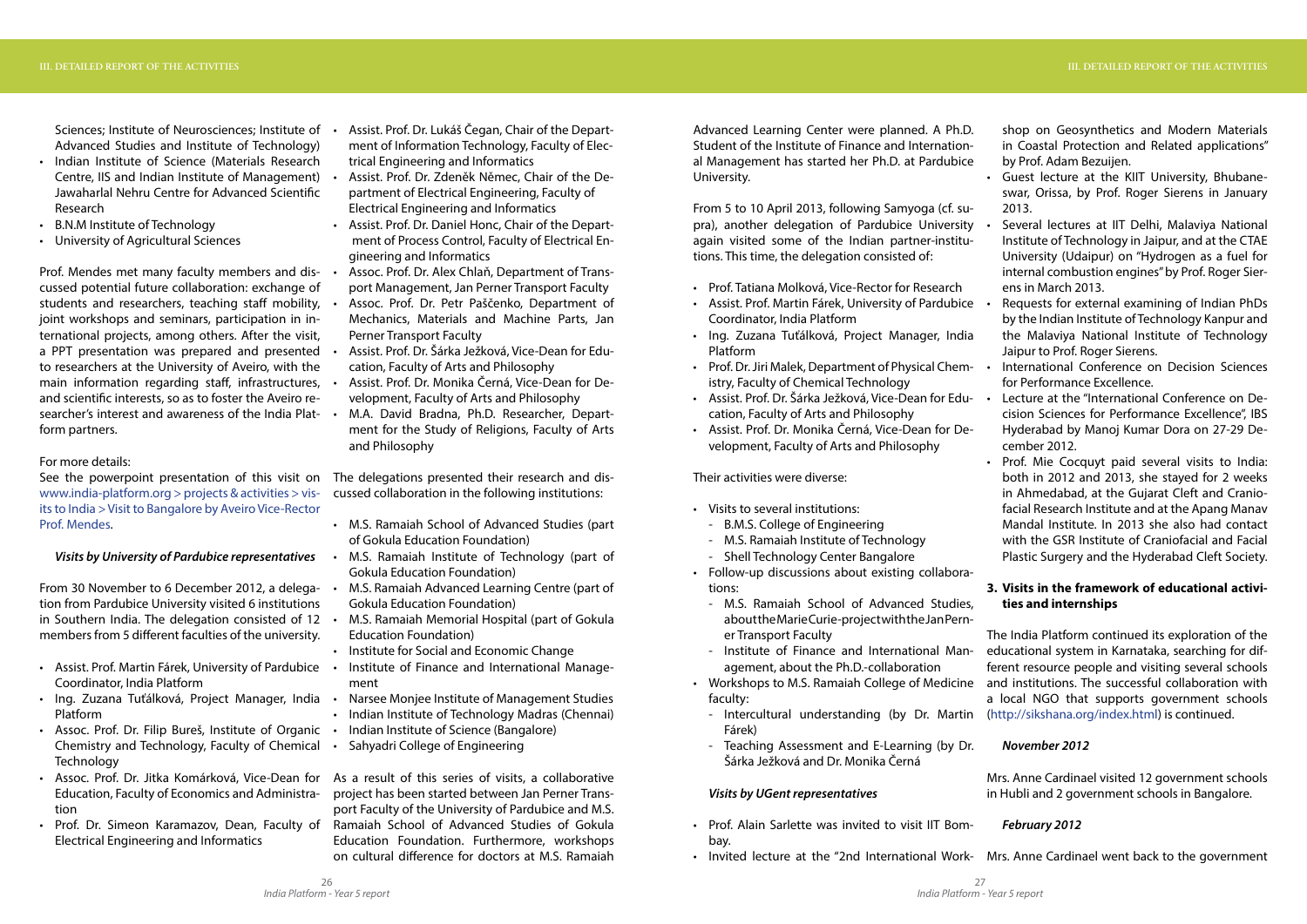schools in Hubli, supervising the internship of 5 **4. Samyoga – A Matchmaking Event for India** teacher trainees from Ghent. On that occasion she also met with a resource persons of Nali Kali (educational project of the Karnataka Government). On 2, 3 and 4 April 2013, the India Platform brought During a visit to the interns at the nursing school at Alva's college, a meeting took place with lecturers of a teacher training college in Moodabidri.

### *March and July 2013*

- 3 schools catering to the elite: 2 schools in Bangalore (Delhi Public School, Brigade school) and 1 school in Gulbarga (Kenbridge school),
- 9 schools catering to different layers of the urban and semi-urban middle class: 4 schools in Bangalore, 2 Schools in Davanagere, 1 school each in Gulbarga, Bellary and Aurangabad.

While visiting the University of Bijapur, a meeting took place with the staff of the department of education. The focus of the school visits in this period was on exploring private (primary) schools. A fast . growing number of people are sending their children to private English medium schools, as they realise the importance of knowing English for their chances on the labour market. This tendency is very pronounced in the cities, but is also growing in more remote areas. A wide variety of schools were visited. The visits consisted of discussions with management and teachers, sometimes with classroom observations:

Contacts were established to visit more schools during the next visit, preparing the ground for a network of schools where projects can be started, involving teachers and teacher trainers from Europe.

In Bangalore, contact was established with 'the Academy of Creative Teaching' (www.actedu.in), which is keen to cooperate with the IP. This organisation helps establish private schools and also organises service training for teachers.

A meeting with Mr. Hariprasad from Shimoga, a member of the Department of State Education Research and Training (DSERT Karnataka) opened perspectives for collaboration at the level of teacher training.

# **Platform Stakeholders**

together researchers from almost all its partners in Europe and India. During this 3 day gathering at the Bangalore Campus of Amrita University, matchmaking occurred for collaboration in research and education in several domains. We give a brief overview here. A more detailed report can be found on: www. india-platform.org > projects & activities > meetings > Samyoga Matchmaking Event for Stakeholders.

- **Medicine**: For Gokula Education Foundation (Medical) and the Ghent University Hospital, this event was not the first meeting. Personal contacts had been established and both sides already knew of the other's activities. Ghent University hospital will guide PhD-students, give workshops, and help set up research centers. This is a selection of started and planned collaborations:
- *In anatomy*: plans to develop a tool for osteology education, with integration of 3D manipulation of bone structures in a pdf-course. This enables students to study bone structures in a virtual way, through e-learning. The CT-datasets used to develop this tool will be partially provided by the M.S. Ramaiah group. For technical input, local engineers will be involved.
- *In plastic surgery*: Prof. Hubert Vermeersch will be a visiting professor at the M.S. Ramaiah Hospital, preferably starting from November 2013. His time at M.S. Ramaiah will be divided between:
- teaching postgraduates in plastic surgery, dental medicine and maxillofacial surgery (2 days)
- assisting in surgery
- one day cadaver workshop including flap dissection for 10-12 people from other colleges in Karnataka
- *In gynecology*: A match was made between Prof. Gerris, also talking on behalf of Prof. De Sutter (Ghent University), and Dr. N. Sundari and Dr. A. Nayak (M.S. Ramaiah) with respect to the initiation of an up-to-date Centre for Reproductive Medicine, comprising the full range

of clinical and laboratory activities related to in vitro fertilisation (IVF), intracytoplasmic sperm injection (ICSI) and cryopreservation. For this centre, the following steps are being prepared:

- A gynecologist and at least one embryologist from M.S. Ramaiah will spend one month at the division of reproductive health in the Ghent University Hospital.
- On the basis of that visit, the M.S. Ramaiah Hospital will build an IVF unit.
- When the IVF unit is ready, Dr. Jan Gerris will visit the unit with a team from Ghent University and will treat a first batch of about 15-20 patients, clustered over a 7-10 days period.
- Short additional visits to Ghent or to Bangalore may be needed to have the IVF unit fully operational.
- *In neurosciences*: Representatives of Neurology, Neurosciences and Anatomy from Ghent University (UG) will visit the M.S. Ramaiah Institute of Neurosciences (MSRINS) to get first-hand knowledge of the type of clinical work being done, the clinical spectrum, the postgraduate training program and the research interests. This visit will open up areas of collaboration and will further reinforce the value of such partnerships.
- *In physiotherapy*: focus on physiotherapy for the elderly, and on Musculoskeletal and Sports Injury Physiotherapy. Research topics: (a) are the clinical balance tests used at Ghent University applicable in India? And (b) are the AIMS norms applicable to Indian children? Prof. Hilde Van Waelvelde has invited Dr. Prutvish as a guest lecturer in autumn 2013, for 4th year students preparing to go abroad. She would also like to send students on an internship for 8 weeks. held in 2014. Not only researchers were present at Samyoga, but also vice-chancellors, directors and principals of different institutions. A workshop was organised on the topic of 'university management'. The following issues were discussed: - Existing or non-existing collaborations across departments and disciplines - Election systems for Vice-Chancellors, Deans,
- *In the domain of 'community medicine'*, four partners have found each other: Gokula Education Foundation (Medical), Ghent University Hospital, the University of Groningen, and Hogeschool Gent. They have plans to develop a common research program on quality of life and possibly develop a joint course:
	- Research on geriatrics and community based rehabilitation. Quantitative and

qualitative research methods. Introduction of qualitative research, subjective assessments, and assessments of quality of life of vulnerable groups. Comparative research on 'elderly people' in India, Belgium and the Netherlands.

- Short courses on demographic analysis + biostatistics; qualitative research, and perhaps anthropology.
- Contribution to community orientation and education materials.
- **In law**, there were fruitful meetings between legal scholars of the National Law School of India University, Ghent University and the University of Antwerp. A research Centre for Comparative Law will be built in the next years, with a double focus:
- Fundamental comparative research focused on the development of jurisprudence for Indian culture and Indian thinking, and how this might impact Western jurisprudence;
- Comparative research between Europe and India on corporate law, environmental law, intellectual property law, constitutional law, medical law, criminal law, etc.;
- A 3 year conference cluster on "Rethinking Law in India" will be organised by the same partners. The first international conference will be

- and faculty and student councils
- Coherence and vision in institutional thinking
- University traditions (their medieval origin in Europe still plays a role here)
- Funding of universities and colleges and its consequences on teaching and research. In Europe: how to escape the publication pressure? In India: how to steer an institution on the basis of research?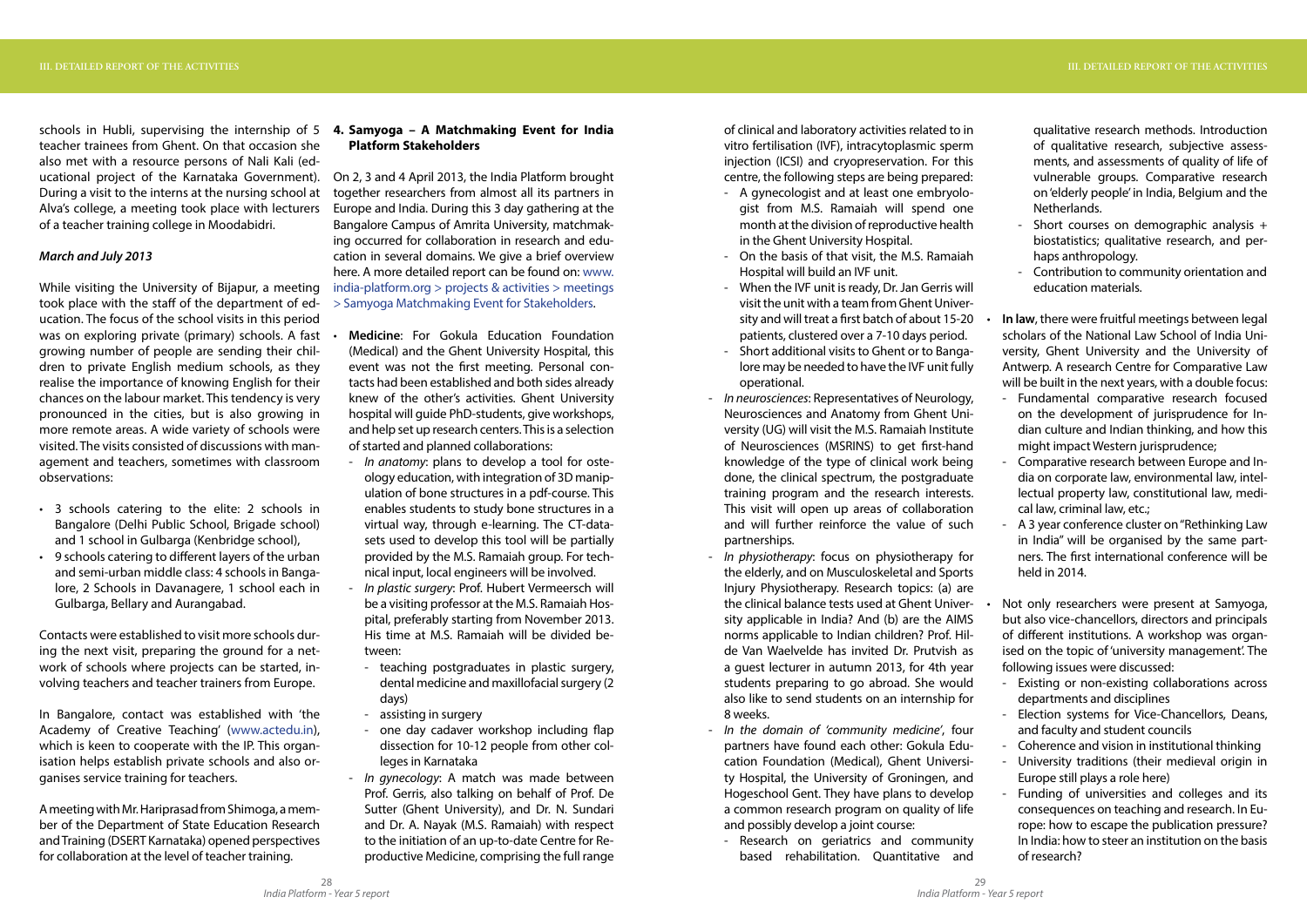- Ouality definition: PhDs and publications versus societal value. How to monitor and followup on societal value?
- and good research? Do we need to lobby?
- only want a degree and are not bothered about tinued. learning.
- What to learn from each other in PhD guidance?
- How to collaborate amongst the Indian institu-  $\cdot$ tions present?

# **F. Internships**

#### **1. Masters students**

The India Platform organised internships in India It facilitated 8 internships in both directions (In-(Karnataka) for 7 students in their final semester of a professional bachelor program in Ghent (Arteveldehogeschool and Hogeschool Gent). The selection of the students was done by the university colleges,

Several of the European and Indian stakeholder exchanged masters students. For example, in the framework of ASEM DUO three students came from UAS Bangalore to the UGent Faculty of Bioscience Engineering and three students came from the same UGent Faculty to UAS Bangalore. A bilateral agreement between both institutions brought one more student from UAS Bangalore to Ghent. At the UGent International Masters for Rural Development, one Indian Erasmus Mundus Scholarship student is starting this year. A professor from UAS Bangalore, Prof. Krishnamurthy Bommaiah, was a visiting scholar in the same international masters programme in February 2013.

- How to keep a balance between policy impact with the sending and the receiving institutions. For - The problem of education in India: students Sikshana Foundation (www.sikshana.org) was conwith the participation of the India Platform, which also actively prepared the internships in India and in Ghent, communicating with the students and the teacher trainees, the cooperation with the NGO

Two students from the Faculty of Psychology and Pedagogical Sciences of UGent will to go to South-India for an internship in 2013-14, under the guidance of Prof. Van Hove. Through its network, the India Platform is giving them access to valuable **3. Internships for Belgian and Indian students in** contacts.

- Five students went to Hubli to do an internship in government schools. In April, three students continued their project in Mysore, participating in a theater project; another student went to Bangalore to teach French in AIMS college.
- A new initiative was taken in the field of Health Sciences. Two students were sent to Alva's College (Moodabidri, near Mangalore) for an internship as nurses. The experience in Alva's college was positive. Future initiatives for internships in this field are left to the institutions, as personal relations have been established between India Platform stakeholders.
- Two speech therapy students of Hogeschool Gent, Faculty 'Mens en Welzijn', did internships in Ahmedabad in the months of February, March, and April 2013. They worked mainly in the Gujarat Cleft and Craniofacial Research Institute of dr. Shyam, but also in the school Apang Manav Mandal en in the Shalby Hospitals.

# **(Hogescholen)**

### *February - April 2013*

- Two Indian doctoral students at the Department of Applied Physics (with Prof. Guido Van Oost)
- Four Indian doctoral students at the Department of Information Technology (with Prof. Tom Dhaene)
- One Indian student at the Department of Electronics and information systems (with Prof. Dirk Stroobandt)
- Eight faculty members at the Department of chemical engineering and technical chemistry (with Prof. Guy Marin)
- One PhD student from the University of Kalyani at the Department of Applied analytical and physical chemistry (with Prof. Gijs Du Laing) for a period of 10 months.

**2. Bachelor students from University Colleges** In 2012-2013, a consortium of Ghent University, Amet University (Chennai), and a number of important Belgian construction companies was formed. dia-Belgium), each for an eight-weeks internship.

# *June 2013*

The selection process for internships in 2014 resulted in a selection of 7 teacher trainees.

# **the framework of an engineering consortium**

• 24 November 2012, Mangalore (India): SDM Law College. Speakers: Prof. Dr. Naomi Goldenberg (University of Ottawa, Canada); Dr. Prakash Shah

# **4. Internships in the framework of the bilateral agreement between UGent and TANUVAS**

Three students came to the UGent Faculty of Bioscience Engineering to do an internship in the period January-April 2013.

# **5. Other internships at Ghent University**

- • Indian intern, Department of Electrical energy, systems and automation (Prof. Alain Sarlette), plans for a PhD at Ghent University.
- An 8 weeks Indian internship from IIT Guwahati at the UGent Department of Mechanical construction and production (Prof. Patrick De Baets).

# **G. Research**

Many of the stakeholder institutions have Indian faculty members in their research teams. For example, at Ghent University:

Information on Indian researchers at the other stakeholder institutions is gradually being uploaded on www.india-platform.org.

# **H. Outreach activities**

# **1. Book releases "Reconceptualising India Studies" (S.N. Balagangadhara)**

In September 2012, the IP director, Prof. Dr. Balagangadhara released a new book *Reconceptualising India Studies*, published by Oxford University Press. The book was well-received in the academic world:

*"Balagangadhara's work presents both a dare and an invitation to venture outside our comfort zones of accepted ideas about 'religions', politics, and culture. His sustained and profound immersion in the intellectual legacies and social worlds of India and Europe grounds a scholarship that is as rigorous as it is visionary…"*

Naomi Goldenberg, Prof., Department of Classics and Religious Studies, University of Ottawa.

*"Eschewing the mutually exclusive stances of secular and religious apologetics, SN Balagangadhara provides a much needed critique of the conceptual framework that has trapped Indian intellectuals to date. Reconceptualising India Studies is a mustread for anyone interested in the future of India's conceptual encounter with the West."*

Arvind-Pal S. Mandair, SCSB Endowed Prof. of Sikh Studies, University of Michigan.

*"Balagangadhara is at the forefront of discussions about the complexity of cultural and civilizational identity in India and…'Indian culture' in a post-colonial era. His work challenges standard assumptions about Indian culture and provides essential food for thought in reflecting upon the role and place of India on a contemporary international stage. This is a must read for anyone interested in understanding Indian civilization…"*

Richard King, Prof. of Religious Studies, University of Glasgow.

Three official book releases took place: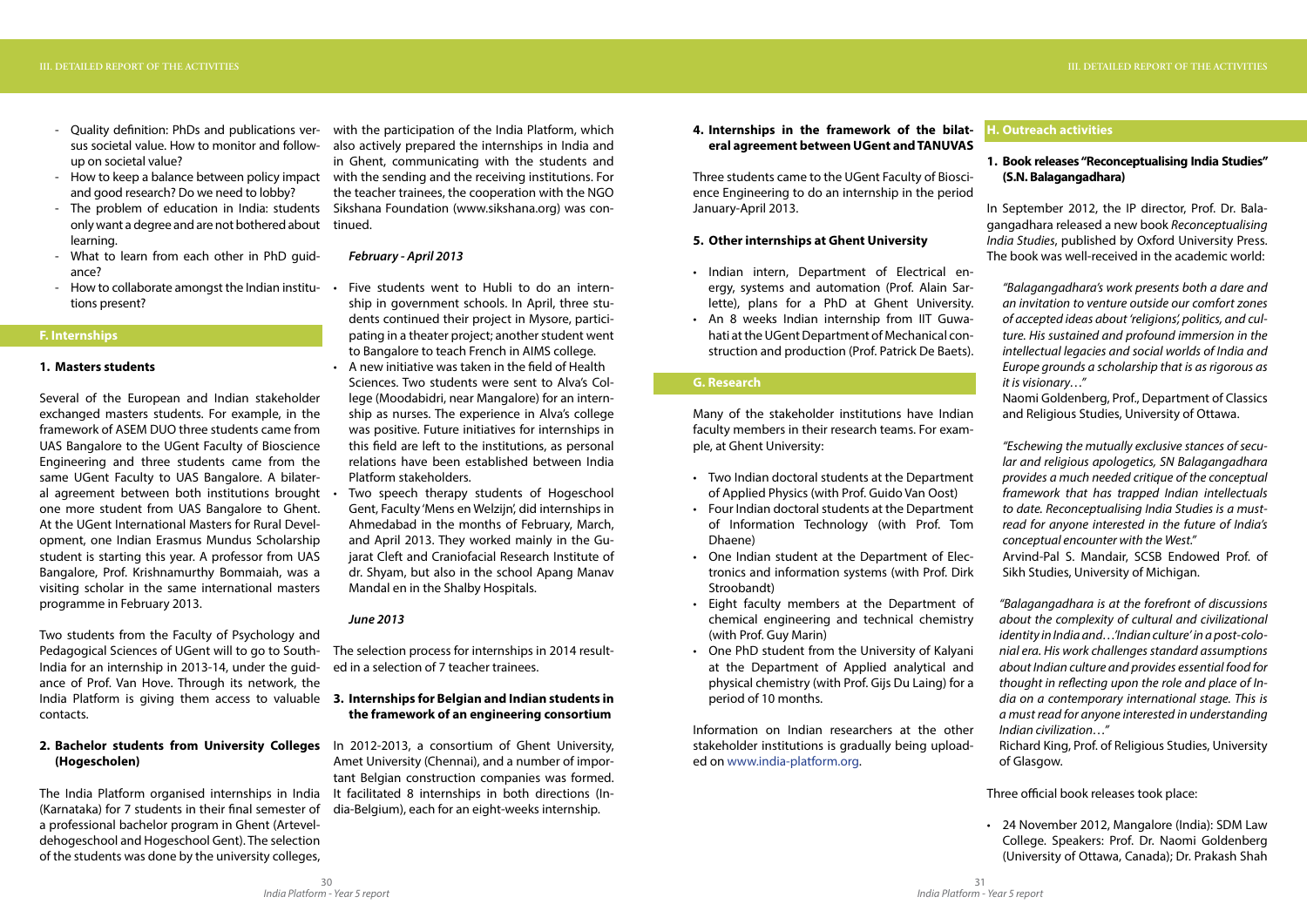- approximately 15% from Belgium
- approximately 15% from India

(Queen Mary University of London, UK); Dr. Shankara Prasad (Bangalore, India; and Dr. Jakob De Roover (Ghent University, Belgium).

- 11 December 2012, London (UK): Global Centre for Culture and Law, Queen Mary University of London, UK. Introduction by Dr. Prakash Shah followed by a lecture by Prof. Dr. Balagangadhara and a Q&A session.
- 14 December 2012, Brussels (Belgium): Koninklijke Vlaamse Academie van België voor Wetenschappen en Kunsten, Brussels, Belgium. Speakers: Mr. Marc Huybrechts (Honorary Consul-General of India in Belgium); Dr. Prakash Shah (Queen Mary University of London, UK); Dr. Shankara Pras-(Ghent University, Belgium).

• Dr. Shankara Prasad, "India is Booming: What China, India or Vietnam. About the Villages?"

# **2. Debate and workshop "Let globalisation work for us"**

In December 2013 the India Platform organised a lecture evening and workshop "Let globalisation work for us!" The event took place at Het Pand. This was jointly organised by VLIR-UOS Institutional University Cooperation, the Research Centre Vergelijkende Cultuurwetenschap UGent, and the India Platform UGent.

Lectures were given by:

India in the 21st Century: A Vision" and Europe grow and work together on a win-

win basis? This question was dealt with in the talk by Prof. Balagangadhara. He presented a vision that gives a social translation of globalisation: the vision behind the India Platform.

• Prof. Balagangadhara Rao, "Collaboration with The India Platform organised a series of 8 lecture Given today's globalised world, how can India in collaboration with the UGent China Platform and cafés on topics related to China, Vietnam, and India the International Office of the Faculty of Bioscience Engineering. Each lecture café consisted of a presentation of about one hour followed by questions from and discussion with the audience. The lectures were open for anyone with an interest in academic research and/or collaboration within the region of

This lecture discussed a specific project in South India, which develops ICT solutions in aid of efficiency and transparency in the Village Panchayats (a.k.a Gram Panchayats), local, decentralized government bodies. India is often criticized for corruption and lack of transparency in decision-mak-

ad (Bangalore, India; and Dr. Jakob De Roover The aim of this activity was to reflect with the audience about how globalisation has changed today's global relations, especially the relation between the EU and India; how we can respond to this changing world; and how we can together carve out a prosperous future. The aim was to to create sensitivity for new insights into the global relations and bring together people interested in globalisation: representatives from development cooperation, business people, students, researchers, journalists, teachers, NGO's, businessmen... Our hope was to increase the intercultural competences of the participants. Around 90 people participated in the activities.

ing processes. Dr. Shankar Prasad presented his project in which he aims to make the functioning of the Gram Panchayats more inclusive, participatory, democratic, and transparent. Building on his experience of working in rural South India (with a rural population of over 800 million), he presented interesting perspectives on overcoming the challenges that confront the villagers of India in connecting to today's globalised world. See also:

www.youtube.com/watch?v=WhFz6zclCEE

# *Aim and audience*

#### **3. Lecture cafés**

The lectures related to India were: 'Health care in India' by Prof. Jan Gerris and 'Asia and the challenges for the social sciences and humanities' by Dr. Harry van den Bouwhuijsen. Both lectures were attended by approximately 50 people.

#### **4. Documentary about CSLC**

On the occasion of the fifth anniversary of the Centre for the Study of Local Cultures (CSLC) and the successful completion of the VLIR-UOS project that funded this research centre, a documentary was **1. Cipla ltd.** made about the CSLC by Mr. Mahesh Hegde Kallare of Sealink Vision. The 20-minute documentary presents the CSLC, an overview of its main achievements and activities, and several testimonials of the people involved, both from the Indian and the Belgian teams. The documentary can be found here: www.cslc.in/pages/video.

# **5. Lecture by the Belgian Ambassador in India**

### **6. Cultural Training at TOM TOM Ghent**

On 7 February 2013, the India Platform organised a **2. Capgemini (and ING)** lecture given by Mr. Pierre Vaesen, Ambassador of Belgium to India, in Bangalore. Hosted by Saint-Joseph's College, this lecture attracted 200 students in political sciences from all over Bangalore. Its topic was international politics and international collaboration. During the Q&A, a lot of students asked questions to the ambassador, on topics such as cultural difference and on the possibilities of studying in Belgium. Mr. Vijay Lohitsa, Director at the Financial Services Global Business Unit of Capgemini, a major global consulting, technology and outsourcing firm, expressed his interest in starting a research project on the role of cultural differences in business between Europe and India. He is also in the process of organising India Platform lectures and workshops for the staff of Capgemini and ING.

Origin of the visitors of the website:

• approximately 20% from the USA

# **I. Contacts with business**

The pharmaceutical company Cipla ltd. approached the India Platform when it was preparing its launch on the European market. On 25 October 2013, the India Platform coordinator will participate in an academic session at the official launch event. At the company's request, IP has submitted a tender to Cipla ltd. for a fundamental research project on the topic of Culture and Management.

On February 27th 2013 the IP team gave a cultural training to Tom Tom in Ghent (Belgium). This company works with an international team and is facing challenges related to cultural differences. In this training the India Platform team discussed some of the problems in doing business and suggested innovative solutions to deal with them. **7. Reach of www.india-platform.org** Hits per day: • previous work year around 2.000-2.200 with a peak in May of 3.540 • this work year: an average of 4.521 Unique users per month: 1.146 The India Platform promotes a combination of the strengths and needs of Europe with those of India. One of the areas where this combination can be made is in the business of lingerie. Finding a high-quality bra in the right size and made of good materials is extremely difficult in India. Belgium has many companies that have a long history in making very high quality lingerie as well as a tradition of lingerie styling – assistance of expert sales women in the choice of the right lingerie. Bringing Belgian brands and expertise to India in a shop format adapted to Indian tastes would mean a solution for thousands of women in India as well as an enormous business opportunity for Belgian companies given the size of the Indian market.

- 
- 

# **3. Belgian quality lingerie**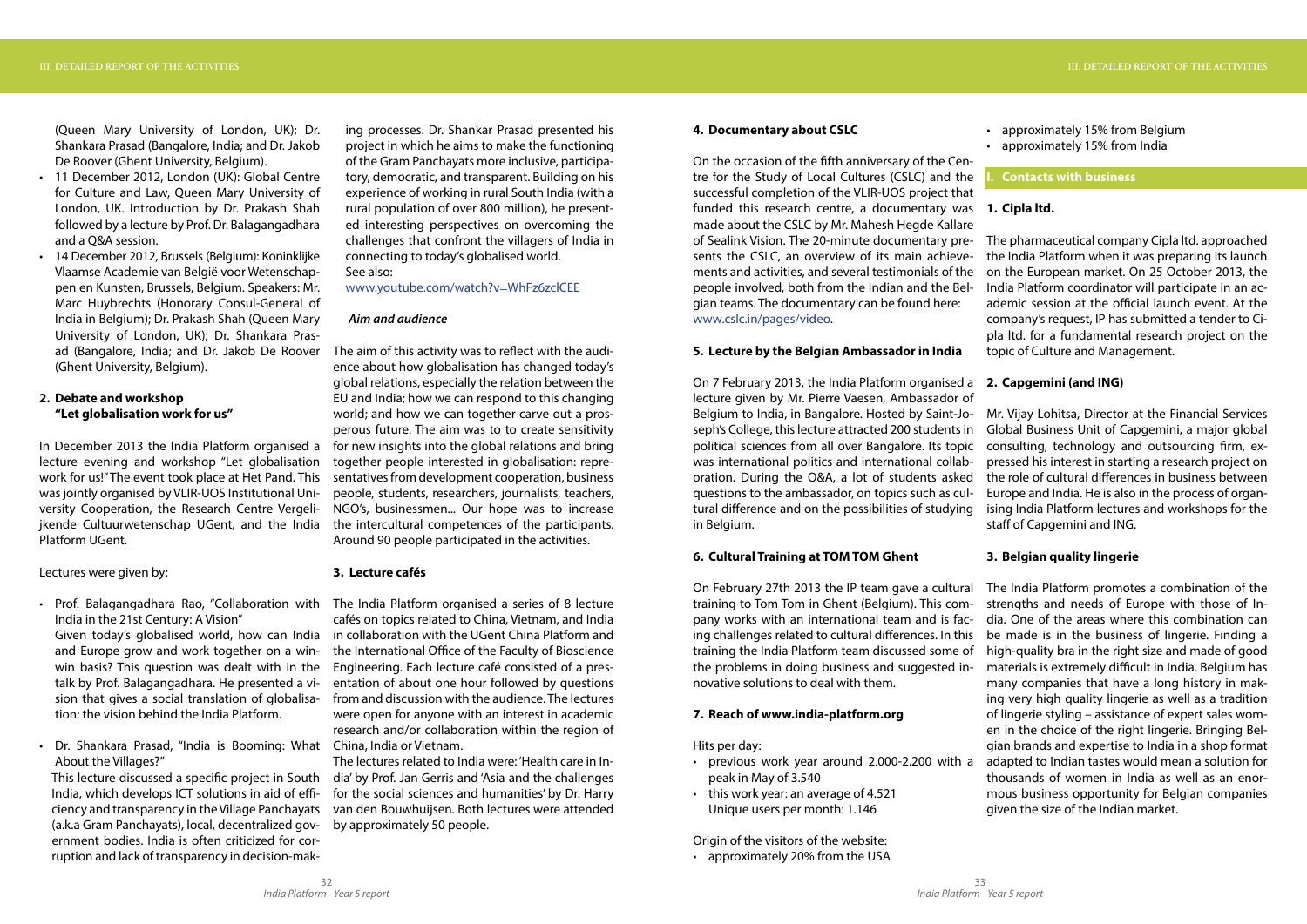Steps taken so far:

- Building contacts with lingerie companies.
- Meeting with Tom Vermeulen, Flanders Investment and Trade in Mumbai (the meeting took place in Ghent)
- Meeting with Jayant Nadiger, Flanders Investment and Trade in Bangalore.
- **•** Meeting with Amelia Bandlish of the lingerie 7. Defiance Technologies shop Chole ke Peeche in Delhi.
- shop Buttercups in Bangalore.
- Visits to several lingerie shops in Mumbai, Bangalore and Delhi.
- Talks to women of different layers of society and age groups in Mumbai, Bangalore and Delhi.

# **4. Valdel**

The company Valdel Engineers and Constructors is a detail engineering consultancy organisation catering to the oil, gas, refinery, petrochemical and chemical sectors. They have signed a Preferred Partner Agreement with the India Platform in November 2012. They are in the process of finding business partners through us in Belgium, the Netherlands strongly increase its activities in India in the near fuand the rest of Europe. Two important meetings were held with Mr. G. Hariharan, the COO of Valdel, on 7 May and on 25 June 2013.

# **5. Shell**

• Meeting with Arpitha Ganesh of the lingerie Mr. Narendra Prasad from Defiance Technologies (part of the Hinduja Group) is currently setting up a research center in medical engineering at the M.S. Ramaiah Memorial Hospital. He will be looking for international academic and business collaborators in the coming years, in order to produce top-notch medical devices for a reasonable price.

The international giant Shell has established one and Ms. Anita Veltmaat, policy advisor International of its three research centers (the Shell Technology Center) in Bangalore. During two meetings with the General Manager of this research center, Mr. Hugo Vits, on 16 March and 7 April 2013, the India Platform discussed the shared sense of the importance On 3 November 2012, Mr. Hansraj Bhardwaj, Goverof presence in India and strategies to gain a firm foothold here. One of the options being currently explored is collaboration with local engineering colleges.

# **6. IKS International**

On 20 August 2013, the India Platform had a brief but promising meeting in Bangalore with Mr. Ste-

phen Tierney, Managing Director of IKS International. Another meeting took place between the IP coordinator and Mr. Tierney on 23 October 2013. This Dutch company specialises in consultancy towards tailor-made clinical, biotech, pharmaceutical and microbiology laboratory solutions. In February 2013, they opened an office in Bangalore.

### **J. New partnerships and agreements**

# **Ghent University – University of Groningen: Stakeholders Agreement**

On 27 January 2013, the University of Groningen officially joined the India Platform, as it intends to ture. Prof. Paul van Cauwenberge, Rector of Ghent University and Prof. Sibrandes Poppema, President of the University of Groningen, signed the official agreement, in the presence of Prof. Balagangadhara and other India Platform staff members), the University of Groningen's director general Mr. Bert Verveld Relations.

# **Stakeholders Agreements with 10 new Indian partners**

nor of Karnataka, hosted a signing ceremony at the Raj Bhavan in Bangalore, in the presence of Prof. Dr. Paul Van Cauwenberge, Rector of Ghent University, Prof. Dr. Koen Goethals, Chief Academic Officer, Prof. Dr. Dirk Mangeleer, Pro-Chief Logistic Officer, and Mr. Yannick De Clercq, Government Commissioner to Ghent University. The India Platform embraced 3 new stakeholders and 1 preferred partner:

- Amrita University (Stakeholders Agreement)
- National Law School of India University (Stakeholders Agreement)
- University of Agricultural Sciences Bangalore (Stakeholders Agreement)
- Valdel Group (Preferred Partner)

On 2 April 2013, during the Samyoga-matchmaking event held at the Bangalore Campus of Amrita University, several other Indian institutions became stakeholders. The signing ceremony was attended, amongst others, by Mr. Antoine Evrard, Minister-Counsllor and Deputy head of the Mission of the Embassy of His Majesty the King of the Belgians to India, Ir. Jelle Nijdam, Counsellor and head of the Science and Technology Department of the Embassy of the Kingdom of the Netherlands to India, Mrs. Radka Calábková, First Secretary Commercial and Consular Affairs of the Embassy of the Czech Republic, and Prof. Dr. Koen Goethals, Chief Academic Officer of Ghent University. The following institutions joined the India Platform as stakeholders:

- Alva's Education Trust
- B.M.S. College of Engineering
- B.N.M. Institute of Technology
- Institute of Finance and International Management
- Jyothy Group of Institutions
- Karnataka State Women's University

On 14 September, another Indian institution signed the Stakeholders Agreement: the Karnataka Veterinary, Animals and Fisheries Sciences University.

# **Ghent University - Institute for Plasma Research, Bhat, Gandhinagar**

In the framework of the Erasmus Mundus Doctoral College FUSION-DC, the Institute for Plasma Research became a non-EU Associate member.

# **University of Antwerp - Gokula Education Foundation**

Following Dr. Guruprasad's visit, an institutional agreement between the University of Antwerp and Gokula Education Foundation was drafted, and was approved by the Executive Board.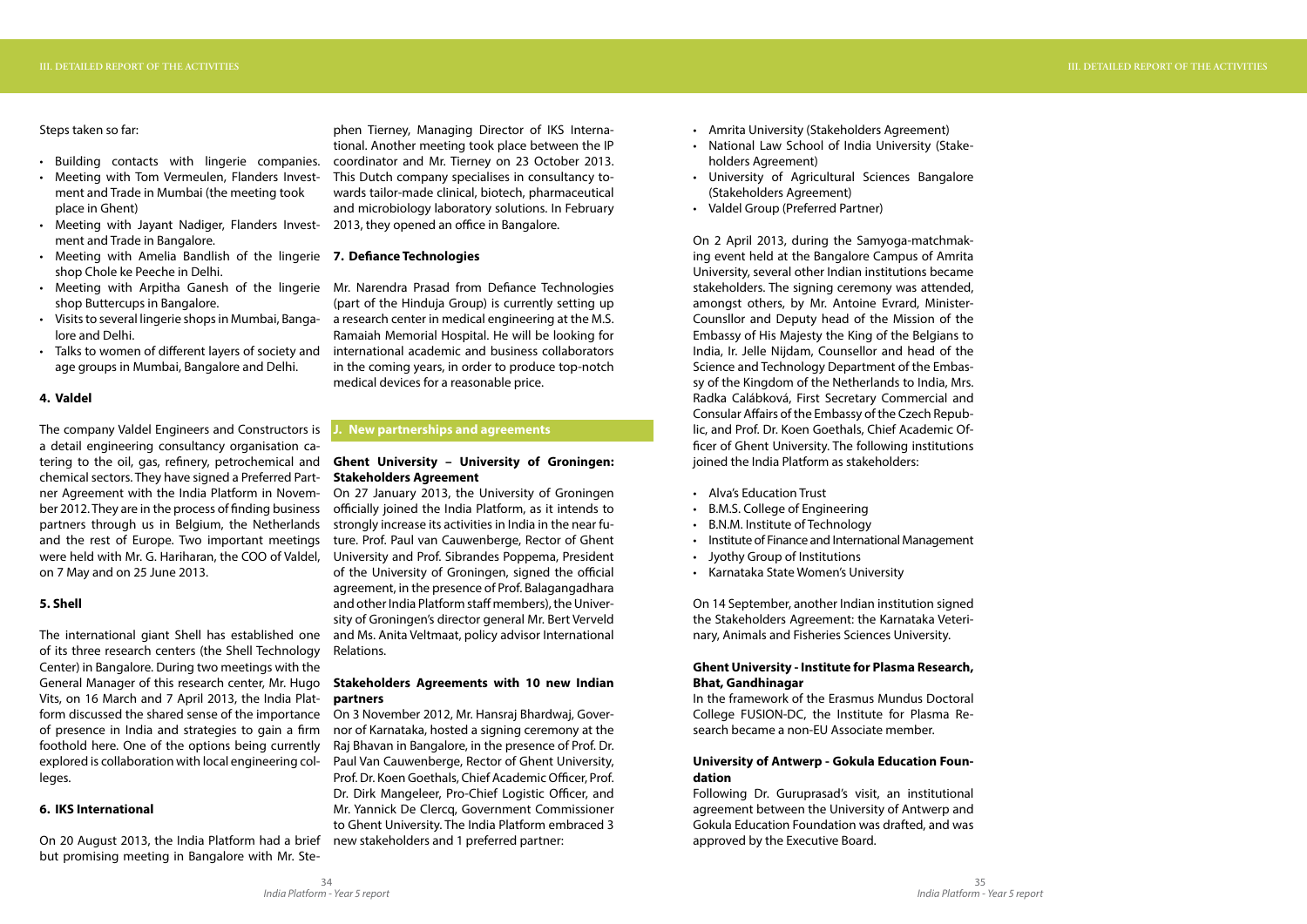# **K. Press and publications**

For the full press articles and publications, see www.india-platform.org/publications/search/category:13.

# **Press and publications**

# *In newspapers*

- 1. "Ghent University initiates India Platform" in Prajavani ( Kannada daily newspaper), 3 November 2012.
- 2. "Belgian Institute to Join Local Initiative" in DNA ( English daily newspaper), 3 November 2012.
- 3. "Ghent University and Ramaiah organisations Collaborate" in Samyukta Karnataka ( Kannada daily newspaper), 3 November 2012.
- 4. "MoU between Europe Universities and India Platform" in Andra Jyothi (Telugu daily newspaper), 3 November 2012.
- 5. "Belgian Delegation in City for Collaborative Education" in Deccan Herald (English daily newspaper), 5 November 2012.
- 6. "Conference on Religion and Law begins today" in Kannada Prabha, 24 November 2012.
- 7. "Rethinking Religion Conference from Today" in Vijayavani, 24 November 2012 .
- 8. "International conference in SDM law college" in Samyuktha Karnataka, 24 November 2012.
- 9. "Conference on Religion and Law" in The New Indian Express (English daily newspaper), 24 November 2012.
- 10. "Rethinking Religion Conference" in Indian Express (English daily newspaper), 25 November 2012.
- 11. "Rethinking religion in India is the Need of the Hour" in Deccan Herald (English daily newspaper), 25 November 2012.
- 12. "Bishop: Rethinking on Religion is Needed" in The Hindu (English daily newspaper), 25 November 2012.
- 13. "Important to Learn the Essence of Dharma" in Hosa Digantha (Kannada daily newspaper), 25 November 2012.
- 14. "Indian Law Bases itself on European Model" in Kannadaprabha (Kannada daily newspaper), 25 November 2012.
- 15. "Influence of Christianity is more on Knowledge" in Prajavani ( Kannada daily newspaper), 25 November 2012.
- 16. "Rethinking Religion is a Necessity: International Conference" in Prajavani (Kannada daily newspaper), 25 November 2012.
- 17. "International Conference on Religion Underway" in Times of India (English daily newspaper), 25 November 2012.
- 18. "Rethinking Religion in India is Necessary" in Udayavani ( Kannada daily newspaper), 25 November 2012.
- 19. "Rethinking Religion in India is Necessary for global Unity: Bishop" in Vijaya Karnataka (Kannada daily newspaper), 25 November 2012.
- 20. "Four-day International Conference on Religion Inaugurated" in Indian Express (English daily newspaper), 25 November 2012.
- 21. "Amrita Varsity Launches India Platform" in Deccan Chronicle (English daily newspaper), 13 April 2013.
- 22. "Indo‐European Education Consortia for Research Collaboration" in Indian Express (English daily newspaper), 13 April 2013.
- 23. "Amrita Vishwa Vidya Peetham Signs an Agreement" in Kannada Prabha ( Kannada daily newspaper), 13 April 2013.
- 
- 24. "Agreement with India Platform" in Prajavani ( Kannada daily newspaper), 13 April 2013. 25. "Amrita University Joins Hand with Foreign University" in Udayavani (Kannada daily newspaper), 13 April 2013.
- 26. "World is Looking towards India" in Vijaya Karnataka 'Kannada daily newspaper), 13 April 2013. 27. "Change in Education at Amrita Higher Education Institute" in Dinakaran (Tamil daily newspaper), 13
- April 2013.
- 28. "Samyoga: Amrita University Research Forum" in Mathrubhoomi ( Malayalam daily newspaper), 13 April 2013.
- 29. "Samyoga: Indo‐European Cooperation Making Path for International Research" in Malayalam Manorama ( Malayalam daily newspaper), 13 April 2013.
- 30. "'Hindu' is a Western Notion" in Sakshi (Telugu daily newspaper), 15 July 2013. 31. "Different Notions of Dharma and Religion" in Vijaya Karnataka ( Kannada daily newspaper), 15 July
- 2013.
- 32. "'Hinduism' doesn't Exist" in Kannada Prabha ( Kannada daily newspaper), 15 July 2013. 33. "Reality about Hindu" in Samyuktha Karnataka ( Kannada daily newspaper), 15 July 2013. 34. "Felicitation of Balagangadhara S. N. at Bellary" in Samyuktha Karnataka (Kannada daily newspaper), 15
- 
- July 2013.
- 35. "Meaning of Hindu is Unknown! : Balagangadhara" in Vijayavani ( Kannada daily newspaper), 15 July 2013.
- 36. "Felicitation of Balagangadhara S. N. at Bellary" in Hosa Digantha (Kannada daily newspaper), 15 July 2013.
- 37. "Thinking should Happen in Light of our Culture: Dr. Balagangadhara" in Hosa Digantha (Kannada daily newspaper), 15 July 2013.
- 
- 38. "About Hindu Dharma" in Vijaya Vani (Kannada daily newspaper), 15 July 2013. 39. "Protect Indian Culture" in E Nadu (Telugu daily newspaper), 15 July 2013.
- 40. "De Universiteit Antwerpen treedt toe tot het India Platform" in Inbox (the University of Antwerp (currently employed, former and retired) personnel magazine), February 2013 (see www.ua.ac.be/inbox/ februari2013/)

# *Online articles*

- 1. "Religion and Law in India : Rethinking" on Udayavani Manipal, 13 November 2012. 2. "International Conference on Religion and Law from Nov 24" on Coastal Digest Mangalore, 21 Novem-
- ber 2012.
- 3. "Four day International conference on Religion Inaugurated" on Sunday Express Mangalore, 24 November 2012 .
- 
- 4. "Christian Dalits Continue to Suffer Discrimination" on Christian Today India, 24 November 2012. 5. "Rethinking Religion in India is the Need of the Hour" on Karnataka Watch online, 25 November 2012. 6. "The Concept of Human rights has roots in Religious Theology : Prof. Balagangadhara" on Karnataka
- Watch online, 25 November 2012.
- 7. "The Concept of Human rights has Roots in Religious Theology : Prof. Balagangadhara" on Mangalore today online, 25 November 2012.
- 8. "Mangalore: East meets West for the Symposium on Rethinking Religion in India" on Mangalorean. com,25 November 2012.
- 9. "International Conference on Religion Inaugurated in Mangalore" on Mega Media News online, 25 November 2012.
- 10. "Mangalore: International Conference on Rethinking Religion IV: Religion, Secularism and Law Held" on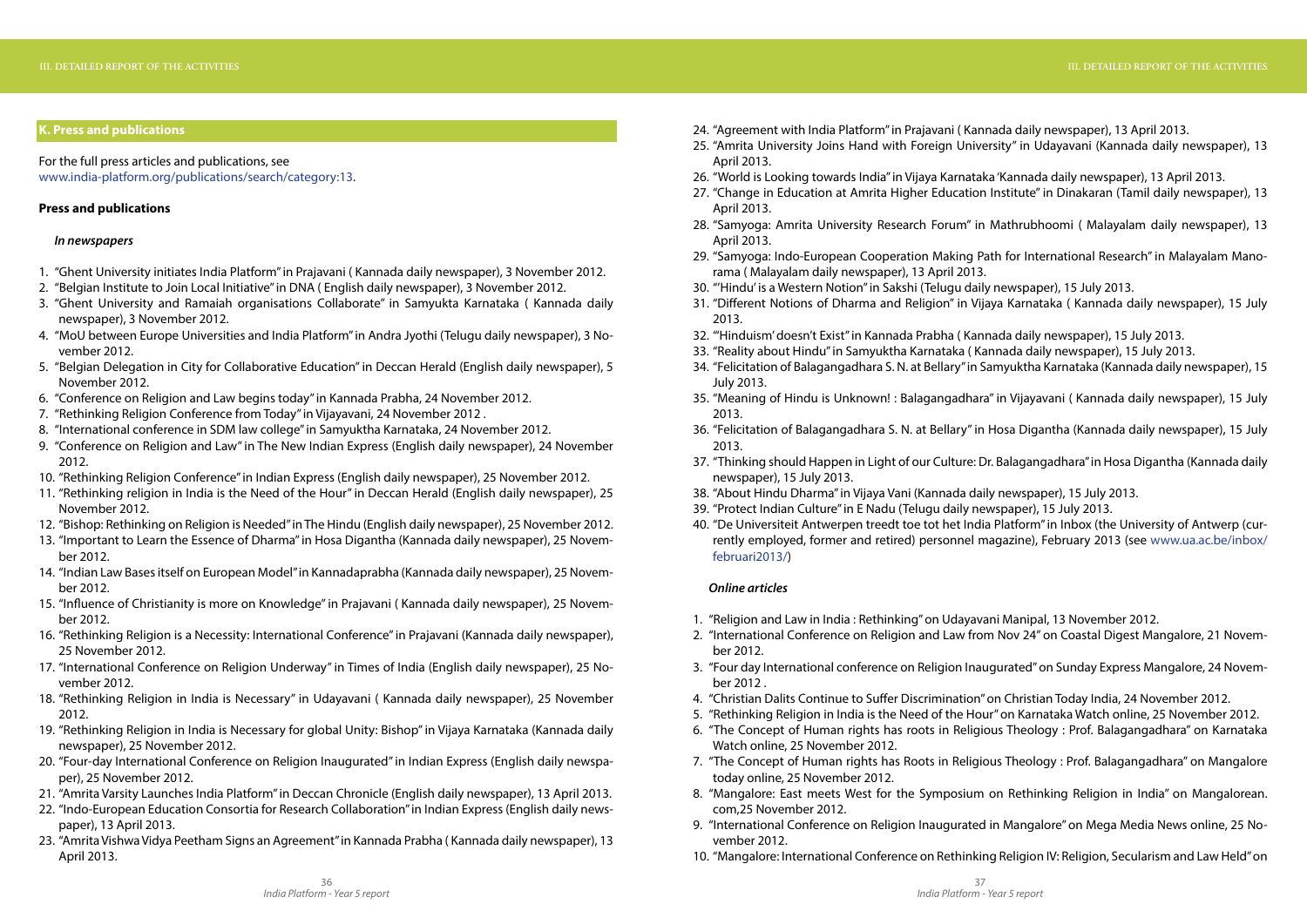Karavali Digest, 25 November 2012.

- 11. "Mangalore: Dr Hegde Releases bhavekya ondu chintane" on Dajiworld, 28 November 2012.
- 12. "Grand Finale of the 4-day RRI IV International Conference" on Mangalorean.com, 28 November 2012.
- 13. "Mangalore: Dr Hegde Releases bhavekya ondu chintane" on Manipal World News, 28 November 2012.
- 14. "International Conference on Religion Concludes" on Mega Media News online, 28 November 2012.
- 15. "Mangalore: Dharma is Nothing but Right or Rightousness , Dr Veerendra Hegde" on Rediff real time news online, 28 November 2012.